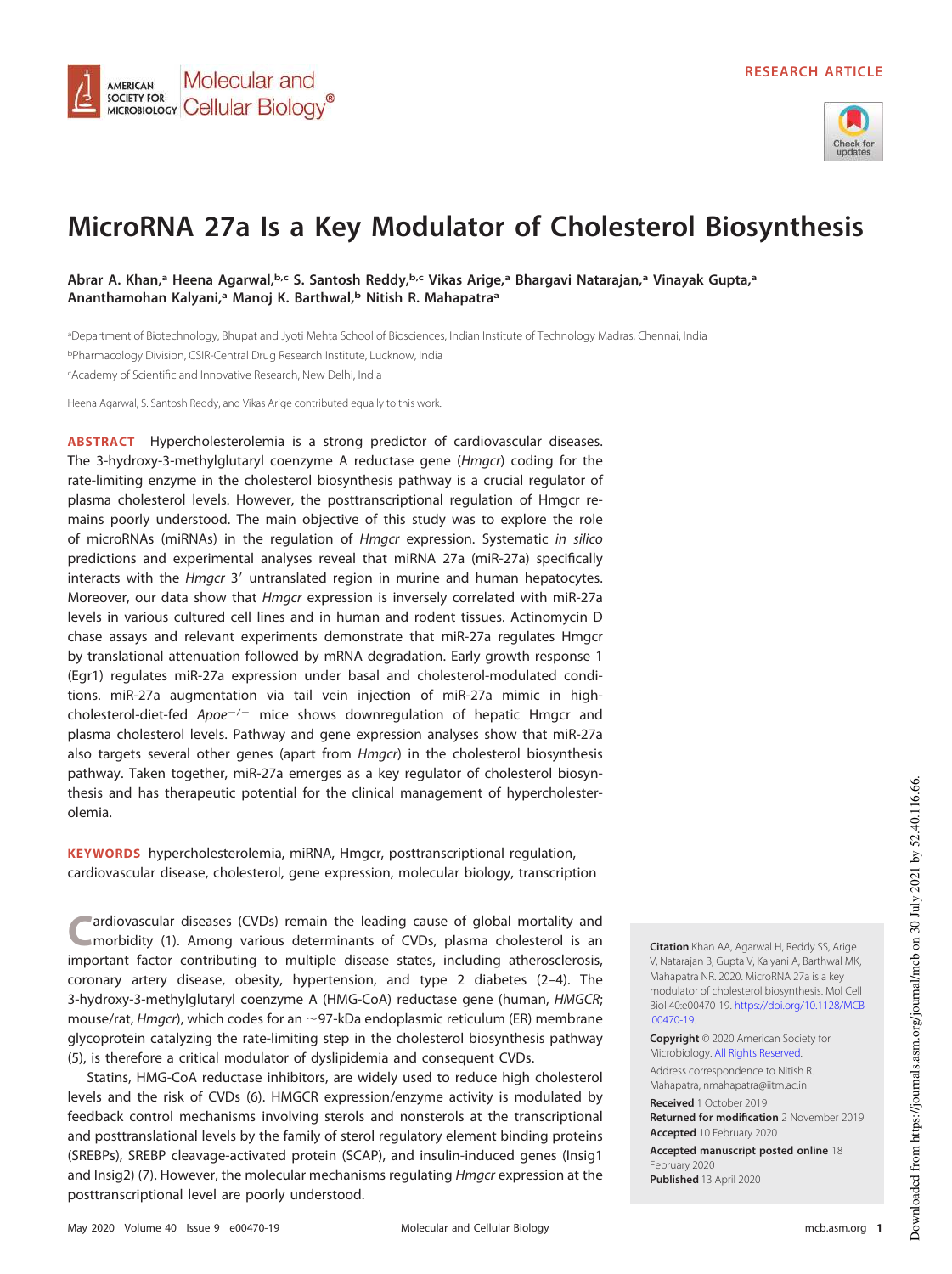MicroRNAs (miRNAs) are small noncoding RNAs that control gene expression by translational repression and/or mRNA degradation. Recent studies have revealed that miRNAs play important roles in cardiovascular physiology and pathophysiology [\(8,](#page-19-7) [9\)](#page-19-8). We performed systematic computational and extensive experimental analyses that revealed a crucial role for miRNA 27a (miR-27a) in the posttranscriptional regulation of Hmgcr under basal and elevated-cholesterol conditions. This study also highlights the previously unknown role of early growth response 1 (Egr1) in miR-27a expression. Interestingly, miR-27a targets multiple genes in addition to Hmgcr in the cholesterol biosynthesis pathway. In line with these in vitro findings, miRNA-27a represses Hmgcr expression in liver tissues and modulates plasma cholesterol levels in high-cholesterol diet (HCD)-fed Apoe<sup>-/-</sup> mice.

### **RESULTS**

**Comparative genomic analysis of mouse and rat Hmgcr gene sequences.** An analysis of rat elevated lipid/cholesterol quantitative trait loci (QTLs) on *Hmgcr*harboring chromosome 2 (chr2) within the range of bp 26000000 to 28000000 detected six lipid-related QTLs [\(Fig. 1A\)](#page-2-0); these QTLs and their respective LOD (logarithm [base 10] of odds) scores were retrieved from the Rat Genome Database (RGD) and are shown in [Table 1.](#page-3-0) Interestingly, among the QTLs harboring the Hmgcr locus (bp 27480226 to 27500654; RGD identifier 2803), Stl27 (bp 23837491 to 149614623) and Stl32 (bp 22612952 to 67612952) displayed significant linkages (LOD scores of 4.4 and 3.2, respectively) with serum triglyceride levels [\(Fig. 1A\)](#page-2-0), while Scl55 (bp 26186097 to 142053534) showed a significant linkage with serum cholesterol levels (LOD score of 2.83). Moreover, alignment of the mouse and human genomic regions with the orthologous rat sequences at the *Hmgcr* locus using mVISTA showed  $>75\%$  homology between the rodent sequences at exons, introns, and untranslated regions (UTRs) [\(Fig.](#page-2-0) [1B\)](#page-2-0); the human genomic regions show conservation at the 5' UTRs and exonic regions with the rat sequences. In general, the extent of homology between each of the 20 Hmgcr exons in mouse and rat was higher ( $>$ 85%) than that of the noncoding regions [\(Fig. 1B\)](#page-2-0). Thus, mouse Hmgcr (mHmgcr) appeared to be a logical candidate gene for studying the mechanisms of hypercholesterolemia.

**Identification of potential miRNAs involved in Hmgcr regulation.** Since miRNA prediction tools employ different algorithms, their outputs may vary, and often, a set of miRNAs predicted by one tool may not overlap those of the others. Hence, in this study, we used multiple tools to predict the miRNA binding sites in the 3' UTR of mHmgcr to increase the accuracy of target predictions. In silico predictions followed by extensive screening procedures shortlisted 7 miRNAs (miR-27a, miR-27b, miR-28, miR-124, miR-345, miR-351, and miR-708) [\(Table 2\)](#page-3-1). Since the miR-27a, miR-27b, miR-28, and miR-708 binding sites are highly conserved across mammals, including humans, we examined their expression profiles in different human tissues using the DASHR database. The HMGCR transcript levels in different human tissues were mined from the GTEx portal. Interestingly, HMGCR expression showed a significant inverse correlation with miR-27a expression [\(Fig. 2A\)](#page-4-0) (Pearson  $r = -0.9007; P < 0.05$ ). In contrast, miR-27b, miR-28, and miR-708 levels did not exhibit an inverse correlation with HMGCR expression in these tissues (data not shown). Since the expression levels of miR-124, miR-345, and miR-351 across various tissues were near or below the detectable range for the functional repression of target genes (viz., below 100 reads per million [RPM]) [\(10\)](#page-19-9), these were not considered for correlation analysis. Moreover, only miR-27a and miR-27b have been validated to interact with Hmgcr via high-throughput sequencing of RNA isolated by cross-linking immunoprecipitation (HITS-CLIP) analysis as reported in the TarBase database [\(Table 3\)](#page-4-1). All these lines of evidence indicate a possible role of miR-27a and miR-27b in the posttranscriptional regulation of Hmgcr. Hence, miR-27a and miR-27b were selected for further investigation of their interactions with Hmgcr.

**Direct interaction of miR-27a with the Hmgcr 3**= **UTR downregulates Hmgcr protein levels in hepatocytes.** Watson-Crick base pairing between miR-27a and the Hmgcr 3' UTR revealed that the 2- to 7-base seed sequence of miR-27a has perfect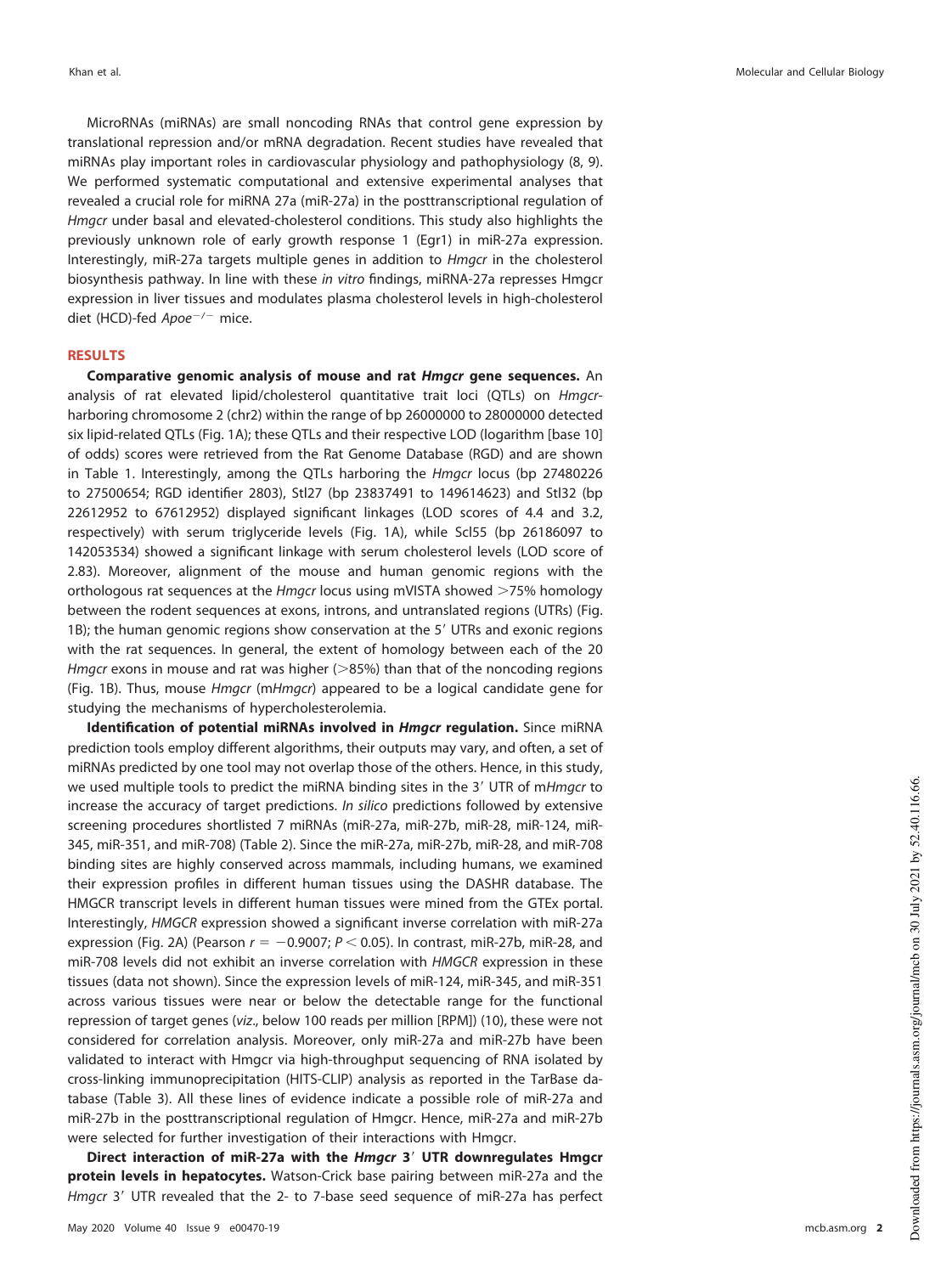

<span id="page-2-0"></span>**FIG 1** Graphical representation of rat QTLs contributing to elevated lipid/cholesterol levels and homology between mouse, human, and rat Hmgcr gene sequences. (A) Lipid/cholesterol QTLs and their respective LOD scores (retrieved from the Rat Genome Database). Three of these six QTLs harbor the *Hmgcr* gene. The genomic position of the rat Hmgcr (rHmgcr) gene is indicated. (B) Conservation analysis of human/mouse and rat Hmgcr sequences using mVISTA. The horizontal axis represents the rHmgcr gene (chr2, bp 27480226 to 27500654) as the reference sequence, whereas the upper vertical axis indicates the percent homology between the rat and mouse Hmgcr genes (chr13, bp 96650579 to 96666685), and the lower vertical axis indicates the percent homology between the rat and human Hmgcr (HMGCR) genes (chr5, bp 75337168 to 75362104). The length of comparison or the window size was set to 100 bp, with a minimum of a 70% match. The annotation of the gene is represented by different colors. The mouse, rat, and human Hmgcr genes are comprised of 20 exons; the 3' UTRs (untranslated regions) are not visible in the homology plot due to their very small sizes. CNS, conserved noncoding sequences.

complementarity to the mHmgcr 3' UTR [\(Fig. 2B\)](#page-4-0). Since the miR-27a binding site is highly conserved across mammals [\(Fig. 2C\)](#page-4-0), a significant negative correlation between miR-27a and Hmgcr expression was observed in mouse hepatocyte and neuroblast cells and in rat liver, kidney, and skeletal muscle tissues (Pearson  $r = -0.9550; P < 0.05$ ) [\(Fig. 2D\)](#page-4-0).

To examine whether miR-27a directly interacts with Hmgcr, an miR-27a expression plasmid was cotransfected with mHmgcr 3'-UTR-luciferase construct into AML12 (alpha mouse liver 12) and HuH-7 cells [\(Fig. 3A](#page-5-0) and [B\)](#page-5-0). Indeed, miR-27a overexpression caused a significant dose-dependent reduction in the mHmgcr 3'-UTR reporter activity in both AML12 (up to ~85%;  $P < 0.001$ ) and HuH-7 (up to ~34%;  $P < 0.01$ ) cells. In contrast, cotransfection of the mHmgcr 27a mut 3'-UTR construct (devoid of the miR-27a binding site) with the miR-27a expression plasmid showed no significant change in 3'-UTR reporter activity [\(Fig. 3A](#page-5-0) and [B\)](#page-5-0). Furthermore, quantitative real-time PCR (qPCR) analysis showed that the overexpression of pre-miR-27a led to a dose-dependent increase in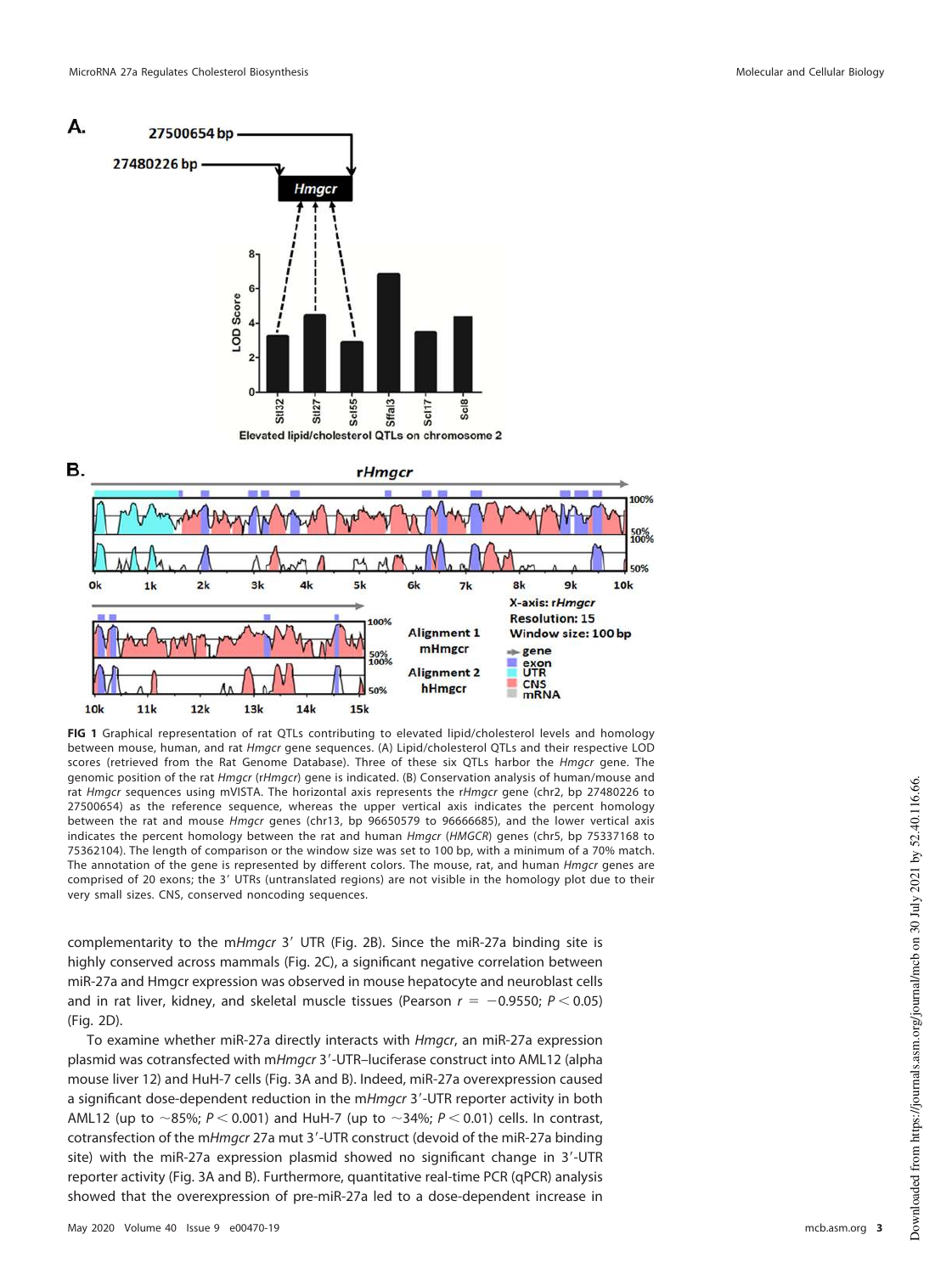| Lipid/cholesterol QTL | Start position (bp) | Stop position (bp) | LOD score |
|-----------------------|---------------------|--------------------|-----------|
| Stl32                 | 22612952            | 67612952           | 3.2       |
| Stl27                 | 23837491            | 149614623          | 4.4       |
| Scl55                 | 26186097            | 142053534          | 2.83      |
| Sffal3                | 27760301            | 72760301           | 6.78      |
| Scl17                 | 228712271           | 266435125          | 3.4       |
| Scl <sub>8</sub>      | 231621666           | 266435125          | 4.4       |

<span id="page-3-0"></span>**TABLE 1** Genomic positions and LOD scores of various lipid/cholesterol QTLs present on rat chromosome 2 (bp 26000000 to 28000000)<sup>a</sup>

aThese data were retrieved from the Rat Genome Database (http://rgd.mcw.edu/rgdweb/search/qtls.html?100).

miR-27a expression in AML12 (up to  $\sim$  1,770%; P < 0.01) and HuH-7 (up to  $\sim$  125%;  $P < 0.01$ ) cells. Consistent with the mHmgcr 3'-UTR reporter activity, the overexpression of miR-27a caused a decrease in the endogenous Hmgcr/HMGCR protein level [\(Fig. 3C](#page-5-0) and [D\)](#page-5-0).

Despite the predicted binding site of miR-27b in the *Hmgcr* 3'-UTR, cotransfection of the miR-27b expression plasmid did not cause a significant decrease in mHmgcr 3'-UTR luciferase reporter activity (data not shown). Moreover, to test the specificity of interactions of miR-27a with the *Hmgcr* 3'-UTR, we carried out cotransfection experiments with miR-764, which does not have binding sites in the *Hmgcr* 3'-UTR; no change in Hmgcr 3'-UTR luciferase reporter activity was observed (data not shown).

Furthermore, transfection of a locked nucleic acid inhibitor of miR-27a (LNA 27a) in AML12 cells diminished endogenous miR-27a levels (by  $\sim$ 15-fold; P < 0.05) [\(Fig. 4A\)](#page-6-0) and enhanced Hmgcr mRNA (by  $\sim$ 3.8-fold;  $P$  < 0.05) [\(Fig. 4B\)](#page-6-0) and protein [\(Fig. 4C](#page-6-0) and [D\)](#page-6-0) levels. On the other hand, transfection of an miR-27a mimic showed enhanced miR-27a levels (by  $\sim$  164-fold; P < 0.05) [\(Fig. 4E\)](#page-6-0) and diminished Hmgcr mRNA [\(Fig. 4F\)](#page-6-0) and protein [\(Fig. 4G](#page-6-0) and [H\)](#page-6-0) levels. In corroboration, RIP (ribonucleoprotein immunoprecipitation) assays with an antibody specific for Ago2 (an integral component of the RNA-induced silencing complex [RISC]) showed an enrichment of the HMGCR transcript level (by  $\sim$ 3.5-fold; P < 0.05) in the Ago2-immunoprecipitated RNA fraction of HuH-7 cells overexpressing miR-27a compared to the control conditions, thereby confirming the interaction of miR-27a with the *Hmgcr* 3'-UTR in the context of the RISC [\(Fig. 4I\)](#page-6-0). The RNA fraction immunoprecipitated using preimmune anti-mouse IgG antibody (control) showed no significant difference in HMGCR levels between miR-27a overexpression and basal conditions [\(Fig. 4I\)](#page-6-0). Pulldown of Ago2 was confirmed by Western blotting [\(Fig. 4J\)](#page-6-0).

**miR-27a represses Hmgcr by posttranslational inhibition followed by mRNA degradation.** In order to unfold the mechanism of action of miR-27a on *Hmgcr*, mRNA stability assays using actinomycin D were performed in AML12 cells overexpressing miR-27a [\(Fig. 5\)](#page-7-0). Interestingly, no significant change in the Hmgcr mRNA half-life ( $t_{1/2}$ ) was observed upon miR-27a overexpression until 24 h [\(Fig. 5A](#page-7-0) and [B\)](#page-7-0). In contrast, Hmgcr protein levels showed a time-dependent reduction following actinomycin D treatment in AML12 cells transfected with miR-27a [\(Fig. 5C](#page-7-0) and [D\)](#page-7-0). In corroboration, the overexpression of miR-27a did not alter the steady-state Hmgcr mRNA level [\(Fig. 5E\)](#page-7-0). However, 36 h after the transfection of LNA 27a in AML12 cells, endogenous Hmgcr

<span id="page-3-1"></span>**TABLE 2** Predicted miRNAs with potential binding sites in the 3' UTR of mHmgcr<sup>a</sup>

| miRNA                 | No. of bases in the<br>seed sequence | PITA ΔΔG | <b>RNAhybrid</b><br>$\Delta G$ (kcal/mol) |
|-----------------------|--------------------------------------|----------|-------------------------------------------|
| $mmu$ -mi $R-124$     |                                      | $-10.62$ | $-29.5$                                   |
| $mmu$ -mi $R-28$      | 8                                    | $-10.28$ | $-22.2$                                   |
| $mmu$ -mi $R$ -345-5p | 8                                    | $-11.08$ | $-32$                                     |
| $mmu$ -mi $R-351$     | 8                                    | $-16.89$ | $-33.6$                                   |
| $mmu$ -mi $R$ -708    |                                      | $-14.34$ | $-27.4$                                   |
| mmu-miR-27a           | 6                                    | $-10.13$ | $-20.7$                                   |
| mmu-miR-27b           | 6                                    | $-10.74$ | $-22.6$                                   |
|                       |                                      |          |                                           |

<sup>a</sup>miRNAs predicted by at least 5 programs that displayed a PITA ΔΔG score of less than -10 and an RNAhybrid ΔG value of -20 kcal/mol were selected.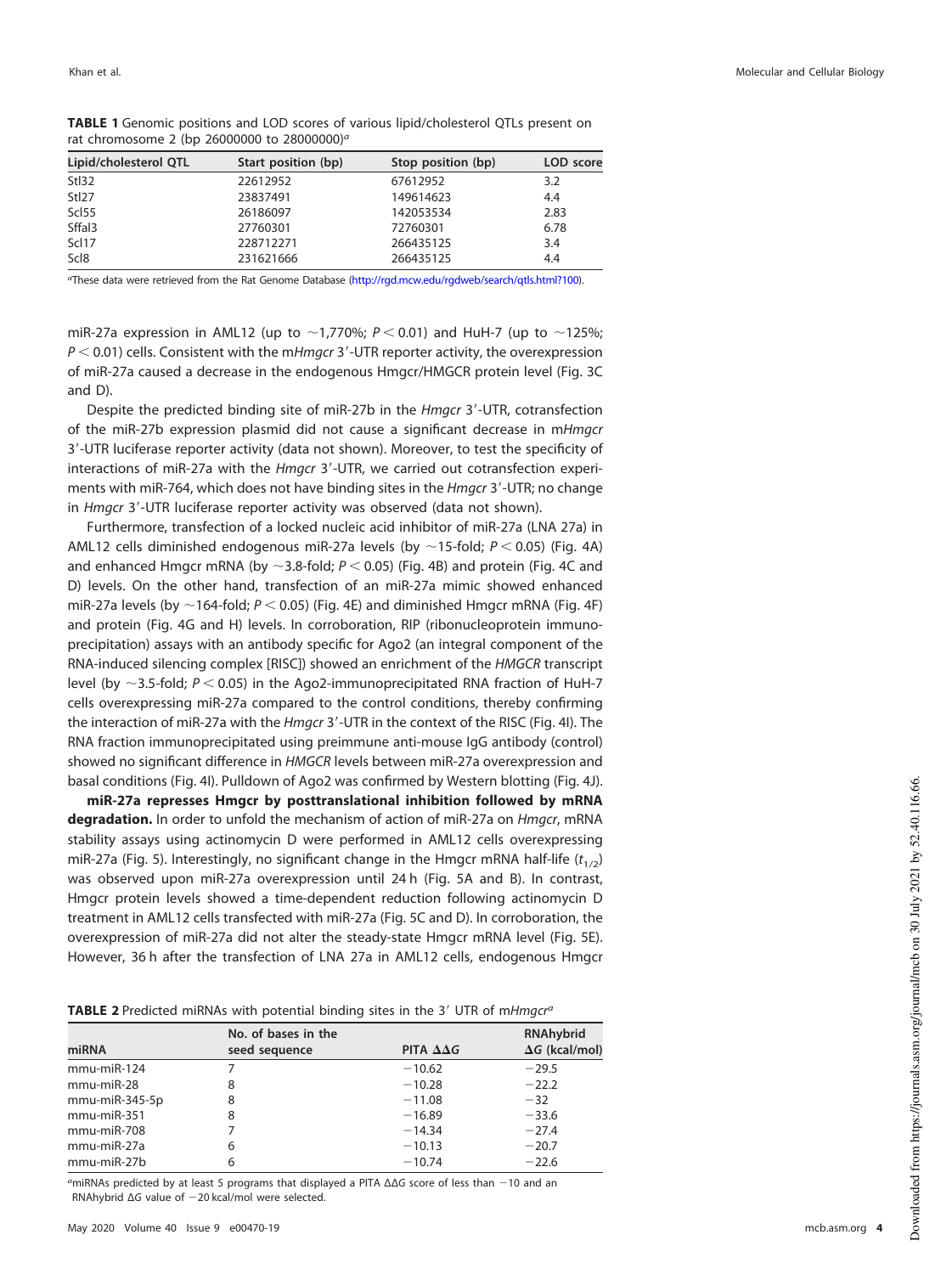

<span id="page-4-0"></span>FIG 2 miR-27a binding sites in the 3' UTR of Hmgcr and inverse correlation between mmu-miR-27a-3p/hsa-miR-27a-3p and Hmgcr/HMGCR expression. (A) Inverse correlation between HMGCR and hsa-miR-27a-3p expression in different human tissues. (B) Schematic representation of Hmgcr showing the miR-27a binding site in the 3' UTR. The complementarity between the seed region of miR-27a and the mHmgcr 3' UTR is depicted in capital letters. (C) Conservation of the miR-27a binding site in the 3' UTR of Hmgcr across different mammals. (D) Negative correlation between Hmgcr mRNA and miR-27a expression in cultured AML12 cells, N2a cells, and rat tissues (the number of biological/technical replicates was at least 3 in each case). A.U., arbitrary units.

mRNA levels were significantly enhanced [\(Fig. 4B\)](#page-6-0). Furthermore, HuH-7 cells transfected with the miR-27a plasmid exhibited no change in <sup>35</sup>S-radiolabeled HMGCR level over a chase time of 120 min compared to the HuH-7 cells transfected with pcDNA 3. These observations suggest that Hmgcr repression by miR-27a is mediated predominantly by translational attenuation followed by mRNA degradation [\(Fig. 5F](#page-7-0) and [G\)](#page-7-0).

### <span id="page-4-1"></span>**TABLE 3** In silico tools and databases employed in the study

| <b>Tool or database</b> | <b>URL</b>                                                                                                                     | Reference |
|-------------------------|--------------------------------------------------------------------------------------------------------------------------------|-----------|
| Rat Genome Database     | http://rqd.mcw.edu/rqdweb/search/qtls.html?100                                                                                 | 53        |
| <b>VISTA</b>            | http://genome.lbl.gov/vista/mvista/submit.shtml                                                                                | 54        |
| miRWalk                 | http://zmf.umm.uni-heidelberg.de/apps/zmf/mirwalk2/                                                                            | 55        |
| miRanda                 | http://www.microrna.org/microrna/home.do                                                                                       | 56        |
| TargetScan              | http://www.targetscan.org/vert_72/                                                                                             | 40        |
| <b>PITA</b>             | https://genie.weizmann.ac.il/pubs/mir07/mir07_prediction.html                                                                  | 57        |
| <b>RNA22</b>            | https://cm.jefferson.edu/rna22/Interactive/                                                                                    | 58        |
| RNAhybrid               | https://bibiserv.cebitec.uni-bielefeld.de/applications/rnahybrid/pages/<br>welcome.jsf;jsessionid=66f943397512199fa3f5352a3318 | 59        |
| GTEx portal             | https://www.gtexportal.org/home/                                                                                               | 60        |
| miRmine                 | http://quanlab.ccmb.med.umich.edu/mirmine/                                                                                     | 61        |
| <b>DASHR</b>            | http://www.lisanwanglab.org/DASHR/smdb.php                                                                                     | 62        |
| Primer 3                | http://primer3.ut.ee/                                                                                                          | 63        |
| LASAGNA                 | http://biogrid-lasagna.engr.uconn.edu/lasagna_search/                                                                          | 64        |
| <b>JASPAR</b>           | http://jaspar.genereg.net/                                                                                                     | 65        |
| mirPath v3              | http://snf-515788.vm.okeanos.grnet.gr/                                                                                         | 66        |
| <b>BioGPS</b>           | http://biogps.org/#goto=welcome                                                                                                | 67        |
| SAGE                    | https://cgap.nci.nih.gov/SAGE                                                                                                  | 68        |
| <b>TarBase</b>          | http://carolina.imis.athena-innovation.gr/diana_tools/web/index.php?r=tarbasev8%2Findex/                                       | 69        |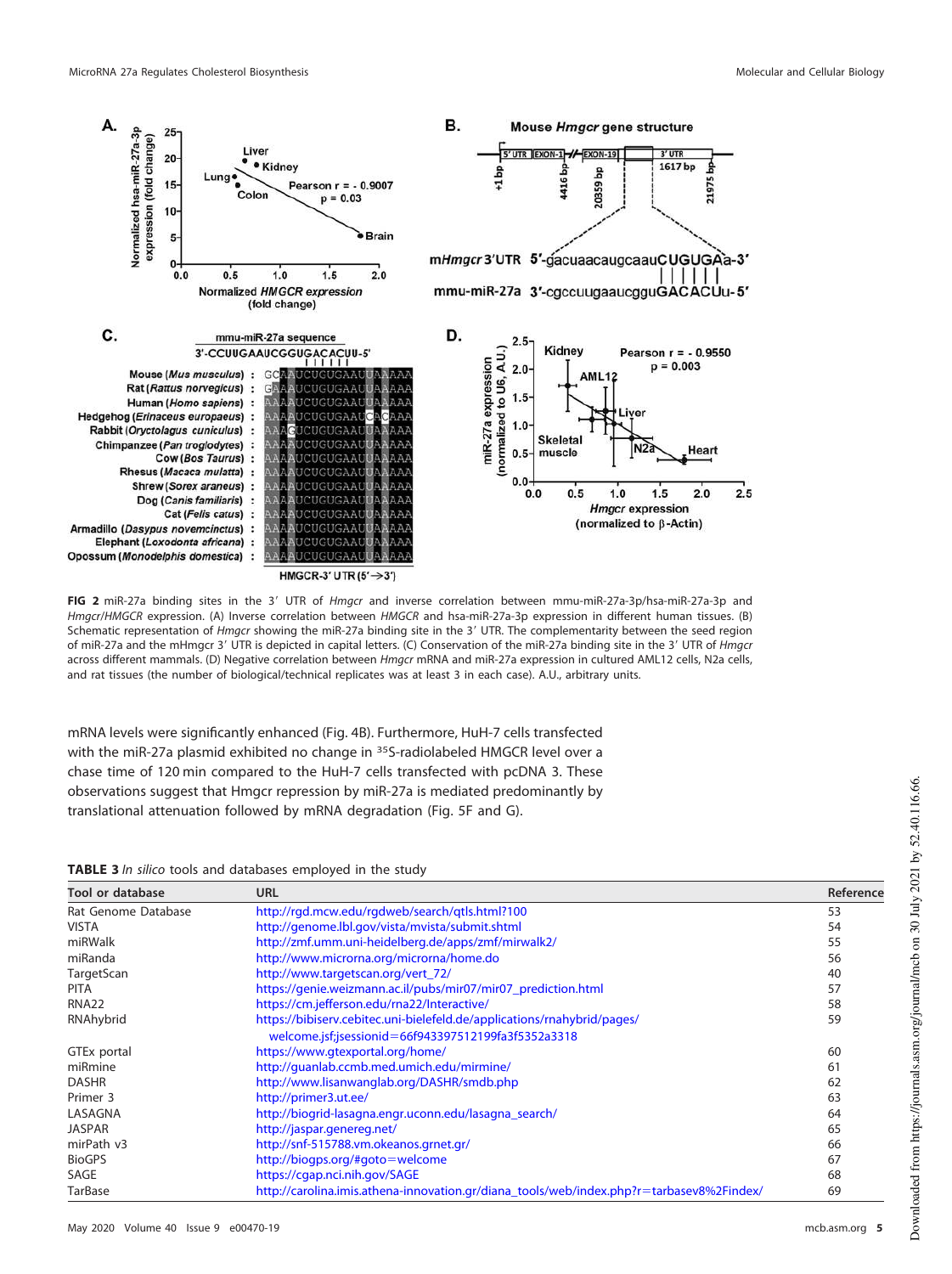

<span id="page-5-0"></span>FIG 3 miR-27a negatively regulates Hmgcr expression in cultured hepatocytes. (A and B) The mHmgcr 3'-UTR reporter construct or the mHmacr 27a mut 3'-UTR construct (500 ng) was cotransfected with the miR-27a expression plasmid in AML12 (A) and HuH-7 (B) cells, followed by luciferase assays ( $n = 5$ ). The results are means  $\pm$ SEM of triplicate values. (C and D) Transfection of the miR-27a expression plasmid results in overexpression of miR-27a in AML12 (C) and HuH-7 (D) cells ( $n = 5$ ). Statistical significance was determined by one-way ANOVA with a Newman-Keuls multiple-comparison test. \*,  $P < 0.05$ ; \*\*,  $P < 0.01$ ; \*\*\*,  $P < 0.001$  (compared to the control). Hmgcr downregulation was confirmed by Western blotting (C and D) ( $n = 3$ ).

**Role of intracellular cholesterol levels in miR-27a-mediated regulation of Hmgcr.** Because the Hmgcr protein level is dependent on the intracellular cholesterol level and regulated by a negative feedback mechanism, we sought to determine whether modulating the endogenous cholesterol level affects the posttranscriptional regulation of Hmgcr. Accordingly, AML12 cells were treated with different concentrations of either cholesterol (5, 10, and 20  $\mu$ g/ml) or methyl- $\beta$ -cyclodextrin (MCD) (an oligosaccharide that reduces intracellular cholesterol levels) (1, 2.5, and 5 mM), followed by Western blotting for Hmgcr [\(Fig. 6A](#page-8-0) and [B\)](#page-8-0). Since 20  $\mu$ g/ml of cholesterol and 5 mM MCD showed effective reduction and augmentation of the Hmgcr protein level, respectively, these doses were used for further experiments. Interestingly, cholesterol treatment showed  $\sim$  1.9-fold (P < 0.05) enhancement of the miR-27a level [\(Fig. 6C\)](#page-8-0), while cholesterol depletion caused  $\sim$ 3-fold ( $P < 0.05$ ) reduction in the endogenous miR-27a level [\(Fig. 6D\)](#page-8-0). The increase or decrease in the intracellular cholesterol level was confirmed by filipin staining [\(Fig. 6E](#page-8-0) and [F\)](#page-8-0). Furthermore, Ago2-RIP assays of cholesterol-treated HuH-7 cells revealed significant enrichments of HMGCR ( $\sim$ 2.2-fold; P < 0.01) [\(Fig. 6G\)](#page-8-0) and miR-27a ( $\sim$  1.7-fold; P < 0.001) [\(Fig. 6H\)](#page-8-0) levels, suggesting an interaction of HMGCR with miR-27a under elevated-cholesterol conditions.

**Role of Egr1 in miR-27a expression under basal and modulated-intracellularcholesterol conditions.** To understand the possible mechanism of miR-27a regulation, we predicted transcription factor binding sites in the miR-27a promoter domain (500 bp) using two programs: LASAGNA and JASPAR [\(Table 3\)](#page-4-1). Egr1, a transcription factor (predominantly expressed in the liver) that plays a crucial role in the transcriptional regulation of most cholesterol biosynthesis genes, including Hmgcr [\(11\)](#page-19-10), had six putative binding sites as two separate clusters in the miR-27a promoter domain [\(Fig. 7A\)](#page-9-0).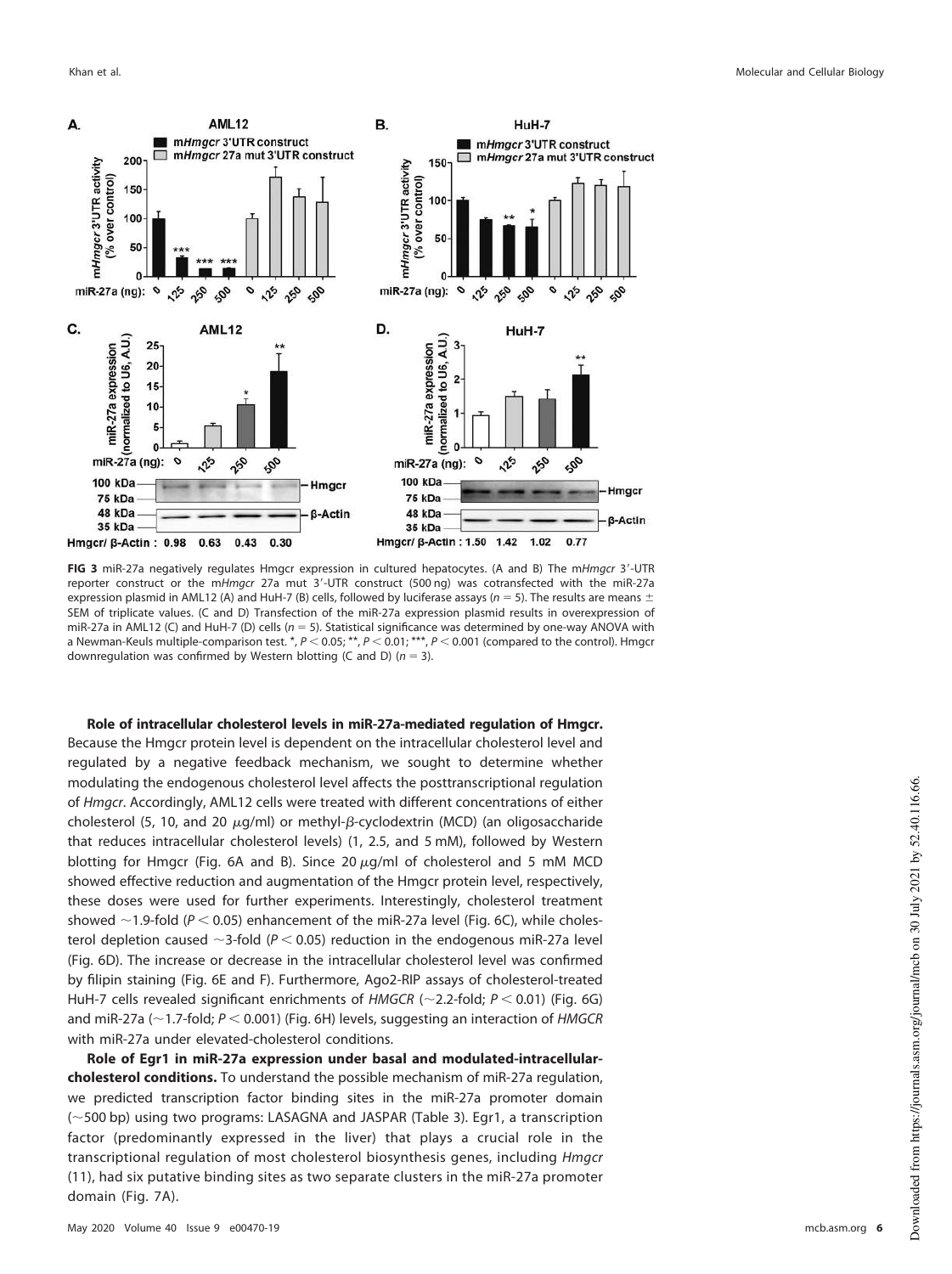

<span id="page-6-0"></span>FIG 4 Specific interactions of miR-27a with the *Hmgcr* 3'-UTR. (A and B) Relative expression levels of miR-27a (A) and Hmgcr (B) transcripts upon transfection of 60 nM the control oligonucleotide or locked nucleic acid inhibitor of miR-27a (LNA 27a) in AML12 cells were determined by qPCR ( $n = 3$ ). (C and D) Representative Western blot analysis of Hmgcr protein levels in AML12 cells upon transfection of 60 nM the control oligonucleotide or LNA27a ( $n = 3$ ) (C) along with densitometric analysis of Hmgcr protein levels normalized to vinculin levels (D). The bar plot shown is representative of data from three experiments. (E and F) miR-27a (E) and Hmgcr (F) transcript levels upon transfection of 1  $\mu$ g of the control oligonucleotide or the miR-27a mimic in AML12 cells were determined by qPCR (n = 3). (G and H) Representative Western blot analysis of Hmgcr protein levels in AML12 cells upon transfection of 1  $\mu$ g of the control oligonucleotide or the miR-27a mimic ( $n = 3$ ) (G) along with densitometric analysis of Hmgcr protein levels normalized to vinculin levels (H). The bar plot shown is representative of data from three experiments. Statistical significance was determined by Student's t test (unpaired, 2 tailed). \*,  $P < 0.05$ ; \*\*,  $P < 0.01$  (compared to the control). (I) Ago2 ribonucleoprotein precipitation analysis in HuH-7 cells overexpressing miR-27a. HMGCR enrichment was normalized to the corresponding input under each condition. Data are expressed as a percentage of the input and are the means  $\pm$  SEM for triplicates (n = 3). (J) Ago2 immunoprecipitation (IP) was confirmed by Western blotting ( $n = 3$ ). Statistical significance was determined by one-way ANOVA with a Newman-Keuls multiple-comparison test. \*,  $P < 0.05$ (with respect to control Ago2 conditions). sup, supernatant.

Next, we validated the role of Egr1 in miR-27a expression by cotransfection experiments. A concomitant increase ( $\sim$ 4-fold; P < 0.05) and decrease ( $\sim$ 2-fold; P < 0.05) in endogenous miR-27a levels upon Egr1 overexpression and downregulation, respec-tively, were observed [\(Fig. 7B](#page-9-0) and [C\)](#page-9-0). Consistently, Egr1 overexpression caused  $\sim$  3-fold enhancement of miR-27a promoter activity ( $P < 0.0001$ ) [\(Fig. 7D\)](#page-9-0), while Egr1 downregulation resulted in  $\sim$ 2.2-fold reduction in miR-27a promoter activity ( $P < 0.05$ ) [\(Fig.](#page-9-0) [7E\)](#page-9-0). Thus, Egr1 may play a crucial role in the transcriptional activation of miR-27a. Indeed, ChIP (chromatin immunoprecipitation) assays confirmed the in vivo interaction of Egr1 with the miR-27a-proximal ( $\sim$ 500-bp) promoter domain. qPCR analysis using Egr1 antibody-immunoprecipitated chromatin revealed  $\sim$ 2.5-fold enrichment of the miR-27a promoter domain with primer pairs for cluster 2 ( $P < 0.001$ ) [\(Fig. 7F\)](#page-9-0), whereas no significant fold enrichment of the miR-27a promoter domain was observed using the primer pair for cluster 1 (data not shown), suggesting that the Egr1 sites predicted in this domain (Egr1 cluster 1) may not be functional under basal conditions. Interestingly, Western blot analysis revealed that exogenous cholesterol treatment augmented the Egr1 level [\(Fig. 7G\)](#page-9-0), while its level diminished upon cholesterol depletion [\(Fig. 7H\)](#page-9-0),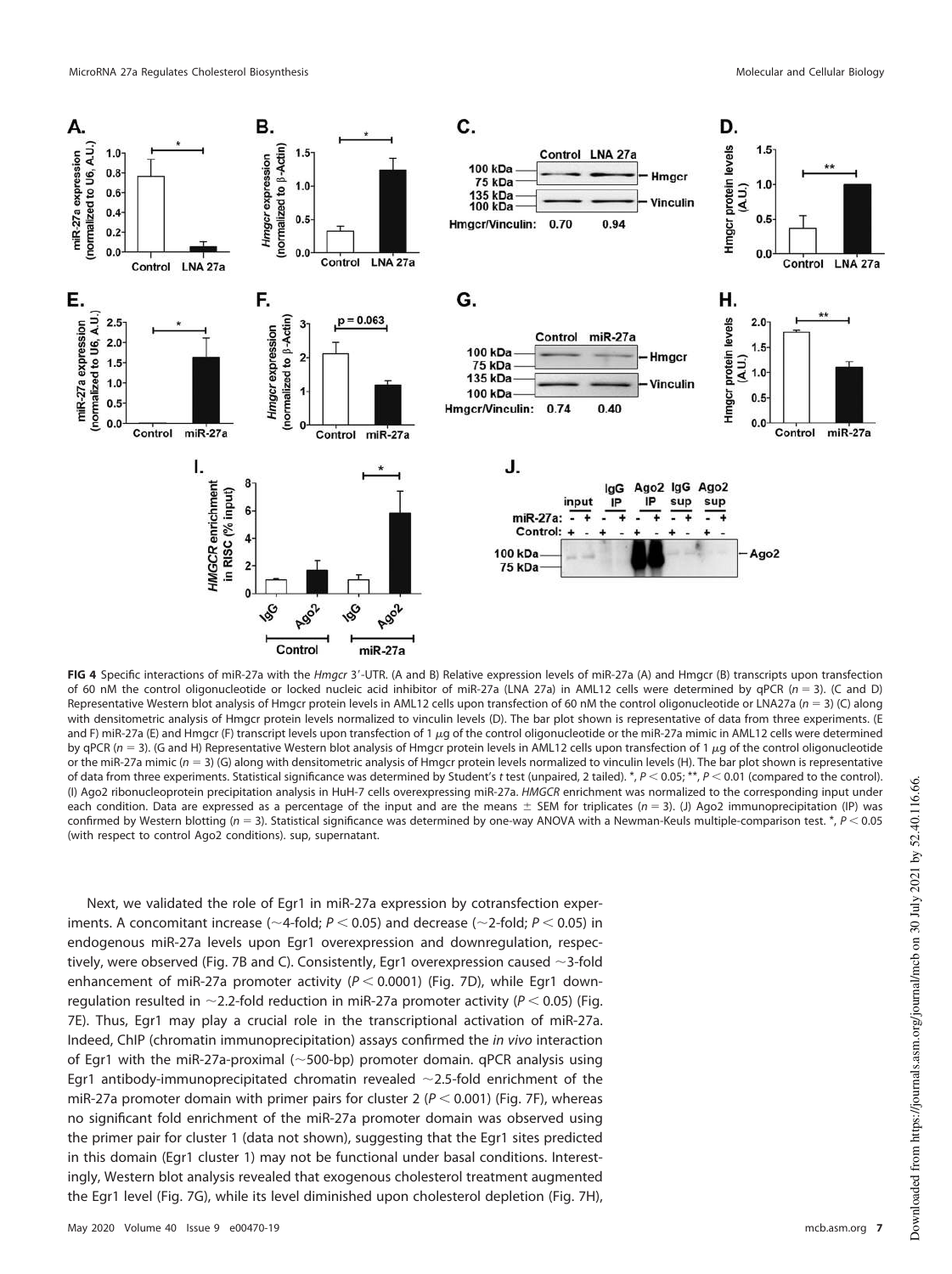

<span id="page-7-0"></span>FIG 5 miR-27a regulates Hmgcr expression by translational repression in cultured hepatocytes. AML12 cells were transfected with 500 ng of the miR-27a expression plasmid or pcDNA3.1 (as a control). After 12 h of transfection, they were incubated with actinomycin D (5  $\mu$ g/ml) for different times. (A) Hmgcr mRNA levels were plotted relative to the 0-h time point as described in Materials and Methods ( $n = 3$ ). (B) Endogenous Hmgcr mRNA half-life estimation in AML12 cells upon the ectopic overexpression of miR-27a. The mRNA half-life of *Hmgcr* was measured over 24 h in the presence of 5  $\mu$ g/ml of actinomycin D in control cells (transfected with pcDNA3.1) and miR-27a-transfected AML12 cells. The Hmgcr mRNA half-lives are presented as means  $\pm$  SEM of data from three independent experiments. (C and D) Effect of transcriptional attenuation on endogenous Hmgcr protein levels in miR-27a-overexpressing hepatocytes. AML12 cells were transfected with either pcDNA 3.1 or the miR-27a expression plasmid and incubated with actinomycin D for different time points. (C) Western blot analysis of total proteins was carried out to probe for Hmgcr and vinculin. The relative Hmgcr protein levels normalized to vinculin levels at different time points are also shown. The normalized Hmgcr levels as fold changes over the control for every time point of actinomycin D treatment are also indicated ( $n = 3$ ). (D) Bar plot showing the normalized Hmgcr protein levels expressed as fold changes over the corresponding controls for different time points of actinomycin D treatment from three experiments. (E) Relative expression of Hmgcr 24 h after transfection of the miR-27a expression plasmid in AML12 cells was determined by qPCR using gene-specific primers ( $n = 3$ ). Hmgcr expression was normalized to  $\beta$ -actin mRNA expression in the same sample. Statistical significance was determined by Student's t test (unpaired, 2 tailed).  $N_c$ , P < 0.05 (compared to the control). (F) Pulse-chase analysis of HMGCR in HuH-7 cells transfected with the miR-27a expression plasmid. After 24 h of transfection, the cells were labeled with [35S]Met for an hour, followed by a chase up to 120 min. The cells were then lysed, immunoprecipitated with the anti-HMGCR antibody, and analyzed by autoradiography. (G) Densitometric analysis of <sup>35</sup>S-labeled HMGCR levels in mockand miR-27a-transfected lysates.

suggesting that the intracellular cholesterol level may regulate miR-27a expression via Egr1.

In order to test if exogenous cholesterol modulates the binding of Egr1 to the miR-27a promoter domain, ChIP assays were performed in AML12 cells treated with cholesterol. However, there was no change in miR-27a promoter occupancy at Egr1 cluster 2 under excess-cholesterol conditions [\(Fig. 7I\)](#page-9-0). Furthermore, the downregulation of Egr1 abrogated the cholesterol-mediated activation of miR-27a promoter activity [\(Fig. 7J\)](#page-9-0), suggesting that Egr1 plays a key role in regulating miR-27a expression under conditions of modulated cholesterol levels.

**miR-27a mimic reduces hepatic Hmgcr expression and plasma cholesterol levels in high-cholesterol-diet-fed Apoe/ mice.** To test if miR-27a mimic can modulate plasma lipid levels in a model of hyperlipidemia,  $Apoe^{-/ -}$  mice on a highcholesterol-diet regimen for 10 weeks were injected with either saline or 5 mg/kg of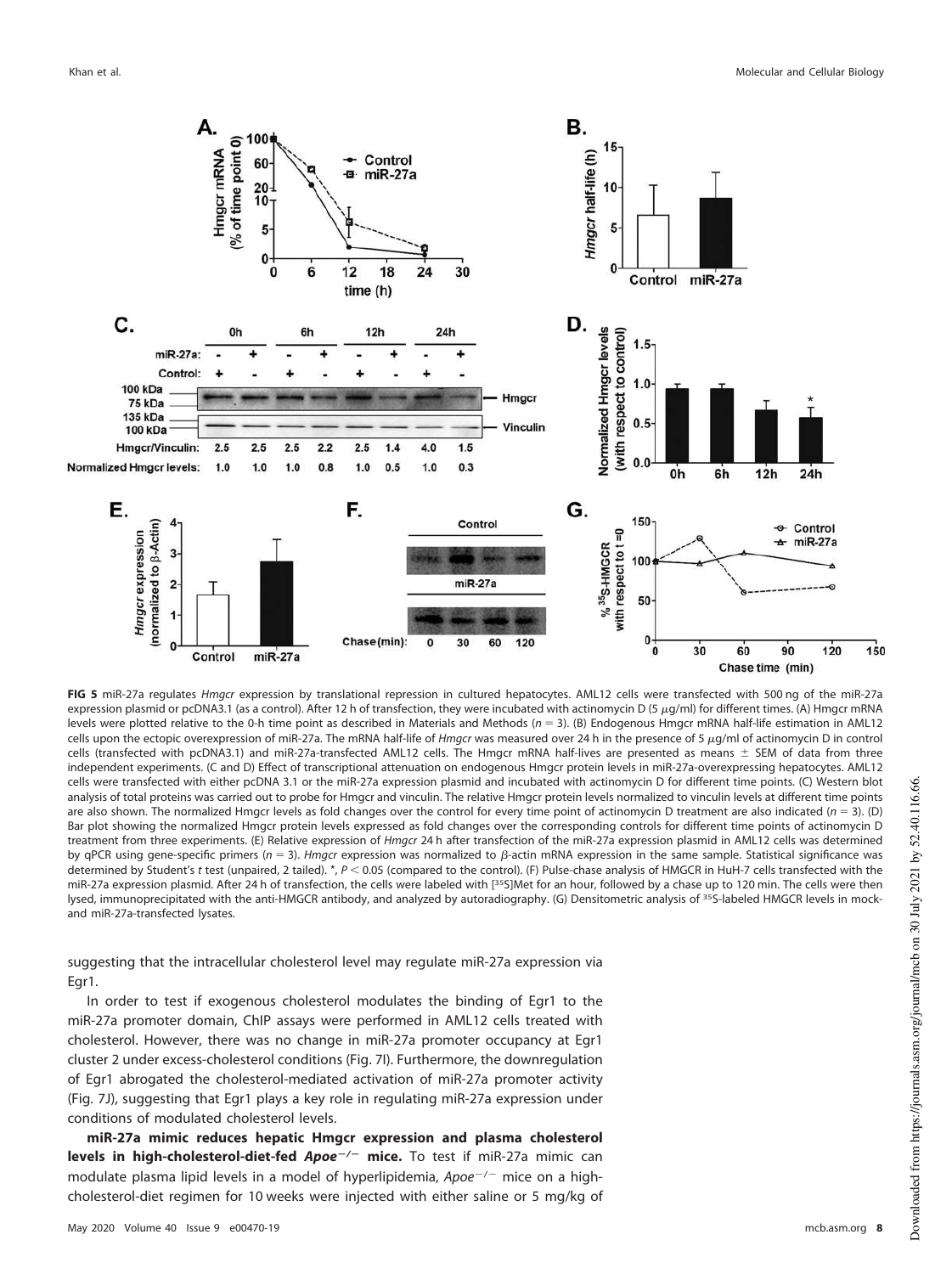

<span id="page-8-0"></span>**FIG 6** Intracellular cholesterol modulates the expression of miR-27a and augments the interactions of miR-27a with the *Hmgcr* 3' UTR. AML12 cells were treated with increasing doses of either cholesterol or the cholesterol-depleting reagent methyl-ß-cyclodextrin (MCD) for 6 h or 15 min, respectively. After incubation for 6 to 9 h in serum-free medium, the cells were processed for RNA and protein isolation and fluorescence microscopy. (A and B) Western blot analysis of total protein isolated from AML12 cells treated with cholesterol (A) or MCD (B) was carried out for Hmgcr and  $\beta$ -actin levels (n = 3). \* indicates a nonspecific band. Hmgcr protein levels from independent experiments were normalized to B-actin levels and are shown in the bar plot below the representative Western blots. Statistical significance was determined by one-way ANOVA with Bonferroni's multiple-comparison test. \*,  $P < 0.05$ ; \*\*,  $P < 0.01$  (compared to basal conditions). (C and D) miR-27a levels were also determined by qPCR upon exogenous cholesterol (20  $\mu$ g/ml) (C) or MCD (5 mM) (D) treatment in AML12 cells (n = 3). The miR-27a expression levels were normalized to U6 RNA levels and are indicated as means  $\pm$  SEM for triplicate values. (E and F) Cholesterol (E) or MCD (F) treatments in AML12 cells were confirmed by staining intracellular cholesterol using filipin stain followed by fluorescence microscopy. Bars, 170  $\mu$ m. Quantification of the total corrected fluorescence per field was performed after cholesterol or MCD treatment for four experiments using ImageJ and is represented as a bar plot beside the representative image. Statistical significance was determined by Student's t test (unpaired, 2 tailed). \*,  $P < 0.05$  (compared to control conditions). (G and H) Enrichment of HMGCR and miR-27a upon exogenous cholesterol treatment in Ago2-immunoprecipitated RNA from HuH-7 cells. HuH-7 cells were treated with 20 µg/ml of cholesterol for 6 h, and the total RNA fraction from the Ago2/IgG-immunoprecipitated samples (in basal and cholesterol-treated cells) was subjected to qPCR using HMGCR (G)- and miR-27a (H)-specific primers [\(Table 4\)](#page-17-0) ( $n = 3$ ). The HMGCR or miR-27a enrichment was normalized to the corresponding input under each condition and is represented as a percentage of the input. Statistical significance was determined by Student's t test (unpaired, 2 tailed). \*,  $P < 0.05$ ; \*\*,  $P < 0.01$ ; \*\*\*,  $P < 0.001$  (compared to basal conditions).

body weight of the miR-27a mimic or a control oligonucleotide as lipid emulsion formulations [\(Fig. 8A\)](#page-10-0). Tissue analysis of miR-27a levels revealed  $\sim$ 4-fold (P < 0.05), ~5.8-fold ( $P < 0.05$ ), and ~4.3-fold ( $P < 0.05$ ) upregulations of miR-27a expression in the liver, heart, and adipose tissues, respectively, in miR-27a mimic-injected animals compared to the control oligonucleotide group. However, miR-27a levels did not differ in the kidney and brain tissues of the miR-27a mimic group compared to the control group [\(Fig. 8B\)](#page-10-0), suggesting the efficient delivery of the miR-27a mimic to the liver, heart, and adipose tissues.

Western blot analysis of liver tissues of these mice revealed diminished Hmgcr protein levels in miR-27a mimic-injected mice compared to controls [\(Fig. 8C](#page-10-0) and [D\)](#page-10-0). The anti-Hmgcr antibody detected an  $\sim$ 120-kDa band, suggesting a predominantly glyco-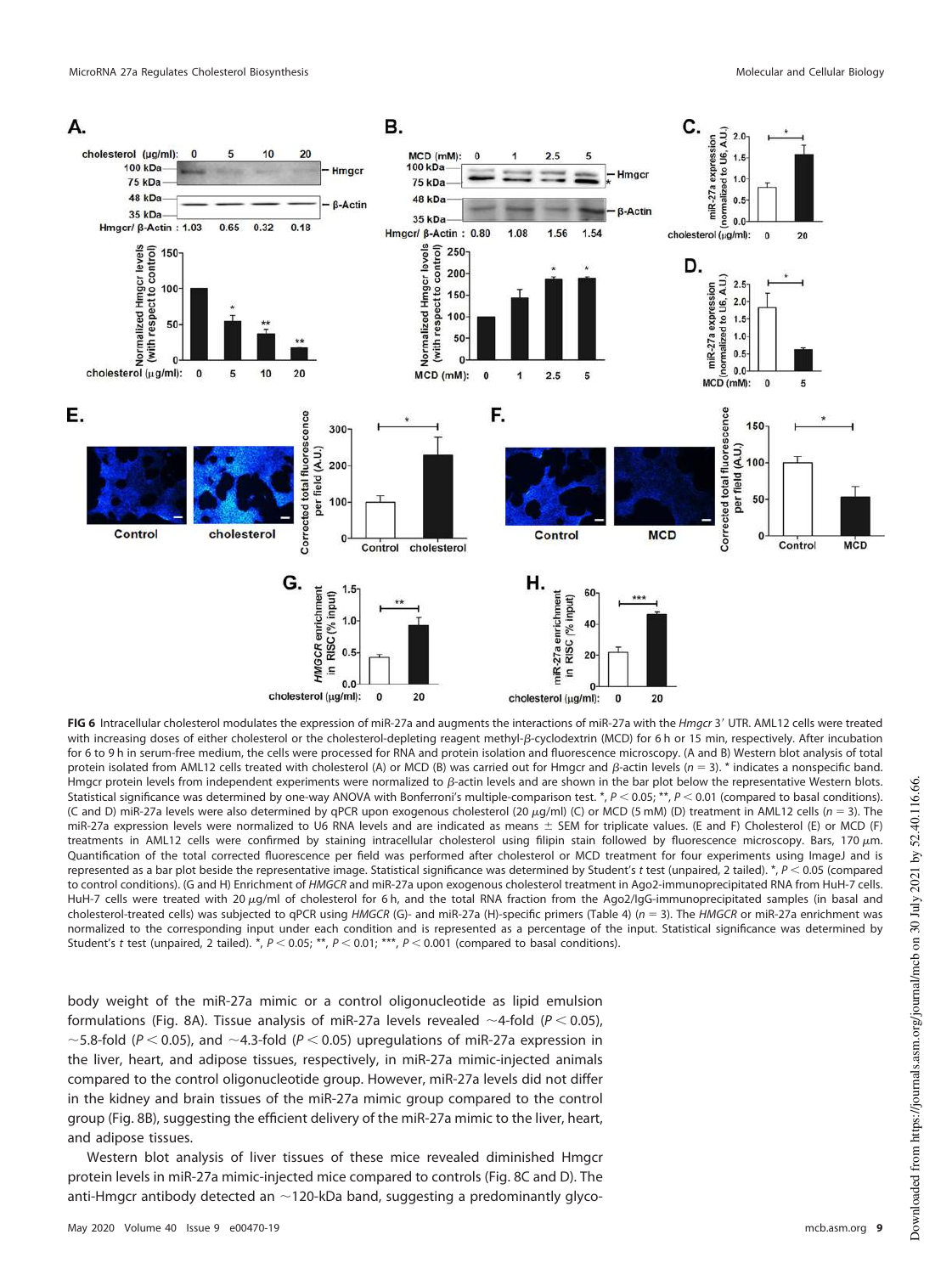

<span id="page-9-0"></span>**FIG 7** Egr1 modulates miR-27a expression under basal and altered-cholesterol conditions. (A) Schematic representation of the proximal mmu-miR-27a promoter domain harboring multiple Egr1 binding sites. (B and C) AML12 cells were cotransfected with the mmu-miR-27a promoter (500 ng) and 500 ng of either the Egr1 expression plasmid (B) or the Egr1 shRNA expression plasmid (C), followed by qPCR to probe for the endogenous levels of miR-27a (normalized to U6 RNA levels) ( $n = 3$ ). Statistical significance was determined by Student's t test (unpaired, 2 tailed). \*,  $P < 0.05$  (compared to control conditions). (D and E) AML12 cells were cotransfected with increasing doses of either the Egr1 expression plasmid (D) or the Egr1 shRNA expression plasmid (E) and the miR-27a promoter construct (500 ng) ( $n = 5$ ), followed by luciferase assays. Results are expressed as means  $\pm$  SEM for triplicate values. Statistical significance was determined by one-way ANOVA with a Newman-Keuls multiple-comparison test. \*,  $P < 0.05$ ; \*\*\*\*,  $P < 0.0001$  (compared to basal conditions). The overexpression or downregulation of Egr1 was confirmed by Western blotting ( $n = 3$ ). (F) ChIP assays using Egr1/IgG-immunoprecipitated chromatin isolated from AML12 cells. qPCR was performed with immunoprecipitated DNA using the P2 primer pair (amplifying Egr1 cluster 2) in the miR-27a promoter ( $n = 3$ ). Statistical significance was determined by Student's t test (unpaired, 2 tailed). \*\*,  $P < 0.01$  (compared to the control). (G and H) AML12 cells were treated with either 20  $\mu$ g/ml of cholesterol [(3 $\beta$ )-cholest-5-en-3-ol] (G) or 5 mM the cholesterol-depleting reagent methyl- $\beta$ -cyclodextrin (MCD) (H) for 6 h or 15 min, respectively. Western blots quantifying Egr1 levels are shown ( $n = 3$ ). (I) ChIP assays using Egr1/IgG-immunoprecipitated chromatin isolated from AML12 cells treated with cholesterol (20  $\mu$ g/ml) for 6 h. Statistical significance was determined by one-way ANOVA with Bonferroni's multiple-comparison posttest. \*\*,  $P < 0.01$  (compared to the corresponding IgG). (J) AML12 cells were cotransfected with either pU6 (empty vector as a control) or the Egr1 shRNA expression plasmid and the miR-27a promoter construct (500 ng) ( $n = 6$ ). After 24 h of transfection, the cells were treated with cholesterol (20  $\mu$ g/ml) for 6 h and lysed for luciferase and Bradford assays. The luciferase activity was normalized to the total protein and expressed as a percentage over the pU6 control. The results are expressed as means  $\pm$ SEM. Statistical significance was determined by one-way ANOVA with a Newman-Keuls multiple-comparison test.  $*$ ,  $P$  < 0.05 (compared to the respective control conditions). Western blot analysis was performed to probe for Egr1 levels upon the transfection of AML12 cells with pU6 or the Egr1 shRNA plasmid, followed by cholesterol treatment. The Egr1 protein levels were normalized to vinculin levels and are indicated below the representative Western blot image. The blot shown is representative of results from three experiments.

sylated form of the protein in these tissues. The hepatic cholesterol level in miR-27ainjected animals showed a modest decrease, which did not differ significantly in comparison to the control group [\(Fig. 8E\)](#page-10-0).

Next, we assessed the effect of miR-27a mimics on the circulating lipid levels. These parameters were measured 4 days after the second injection of the miR-27a mimic or control oligonucleotide. Interestingly, the miR-27a mimic group showed reduced plasma total cholesterol ( $\sim$ 1.5-fold;  $P < 0.001$ ), low-density lipoprotein (LDL) cholesterol ( $\sim$ 1.4-fold;  $P < 0.001$ ), and triglyceride ( $\sim$ 1.3-fold;  $P < 0.01$ ) [\(Fig. 8F](#page-10-0) to [H\)](#page-10-0) levels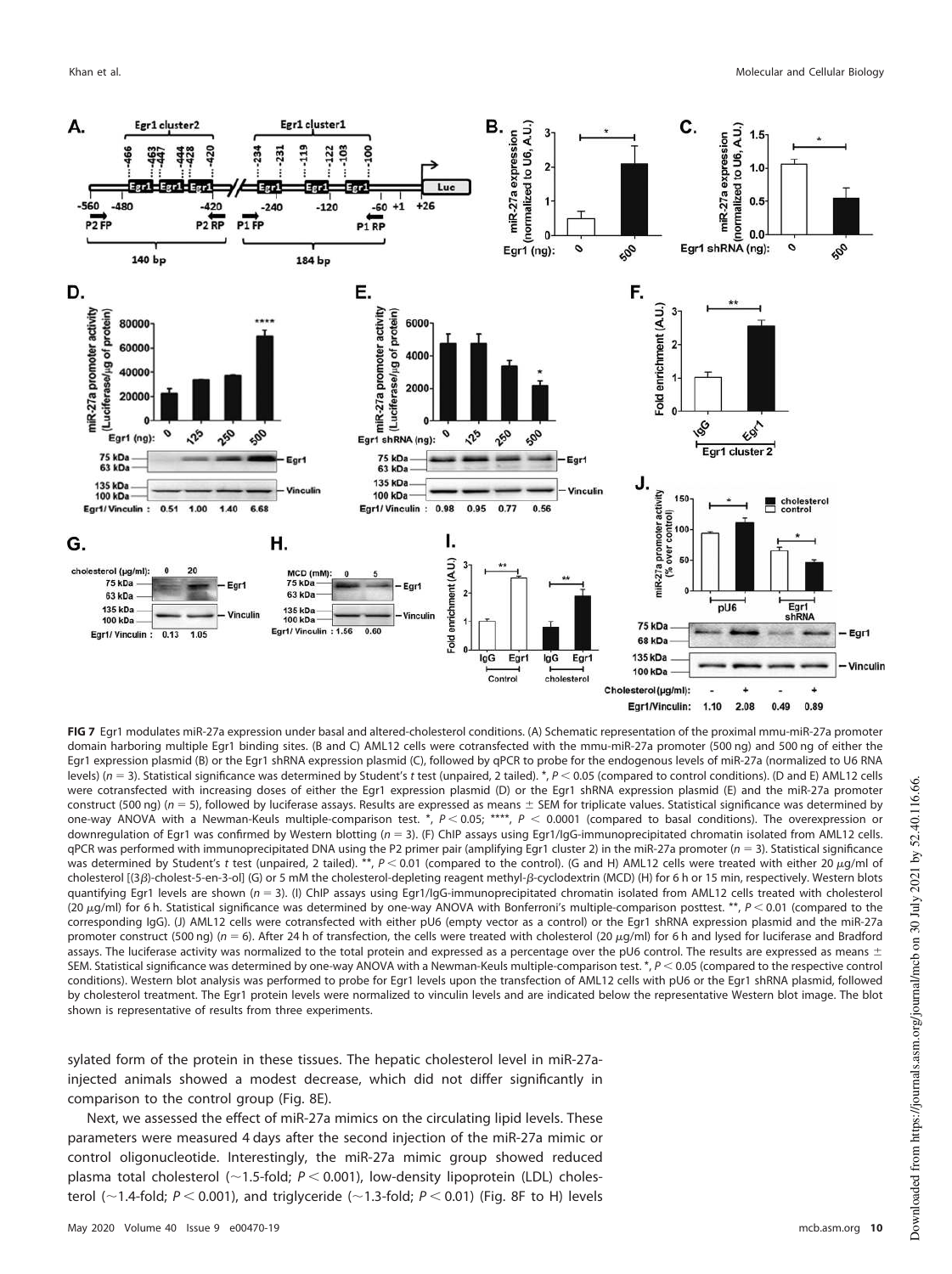

<span id="page-10-0"></span>FIG 8 miR-27a diminishes Hmgcr and plasma lipid levels in high-cholesterol-diet-fed Apoe-/- mice. (A) Male Apoe-/- mice (8 to 10 weeks old) were fed a high-cholesterol diet (HCD) regimen for 10 weeks, injected with either the miR-27a mimic or the control oligonucleotide twice over a period of 11 days, and then euthanized. (B) qPCR for miR-27a levels in various tissues. (C) Western blot analysis of Hmgcr protein in  $\overline{A}poe^{-/-}$  mouse liver tissues (n = 4 in each group). Data are representative of results from three experiments. (D) Hmgcr protein levels were normalized to vinculin levels (shown in the bar plot). The blot shown is representative of results from three experiments. (E) Lipids were extracted from liver tissue, and hepatic cholesterol levels were measured in control oligonucleotide- and miR-27a-injected Apoe<sup>-/-</sup> mice. (F to I) Plasma levels of total cholesterol (F), LDL cholesterol (G), triglycerides (H), and HDL cholesterol (I) from animals fasted overnight. (J to L) Plasma ALT (J), AST (K), and CK (L) levels were also measured. Data are means  $\pm$  SEM (n = 5 to 6 animals per group). U/l, units per liter. Statistical significance was determined by Student's t test (unpaired, 2 tailed). \*,  $P < 0.05$ ; \*\*,  $P < 0.01$ ; \*\*\*,  $P < 0.001$  (compared to the control group).

compared to the control group. In contrast, the miR-27a mimic enhanced plasma high-density lipoprotein (HDL) cholesterol levels ( $\sim$ 1.5-fold; P < 0.05) [\(Fig. 8I\)](#page-10-0) in comparison to the control group.

It is important to note that plasma alanine aminotransferase (ALT), aspartate aminotransferase (AST), and creatine kinase (CK) levels were not elevated in this model, indicating no obvious liver or muscle injury upon miR-27a mimic injections [\(Fig. 8J](#page-10-0) to [L\)](#page-10-0). These findings suggest the therapeutic potential of an miR-27a mimic as a safe and efficient cholesterol-lowering agent.

**miR-27a targets multiple genes in the cholesterol regulatory pathways.** In line with our observations and the reported role of miR-27a in lipid metabolism, we tested if miR-27a targets other genes crucial for cholesterol homeostasis. Interestingly, in silico predictions and PANTHER pathway analysis revealed six additional cholesterol biosynthesisrelated gene targets: 3-hydroxy-3-methylglutaryl CoA synthase 1 (Hmgcs1), mevalonate kinase (Mvk), diphosphomevalonate decarboxylase (Mvd), geranylgeranyl pyrophosphate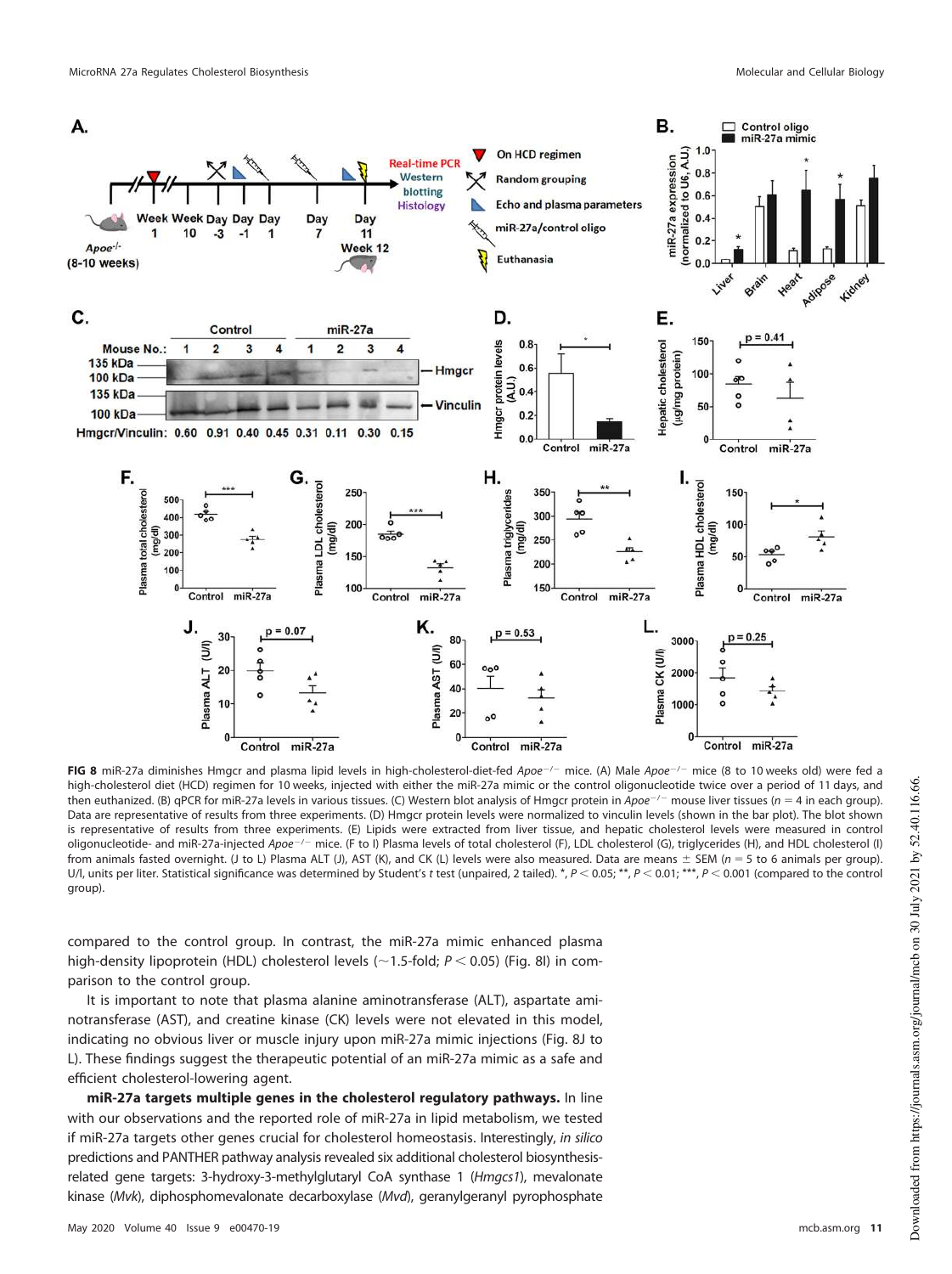

<span id="page-11-0"></span>**FIG 9** Augmentation of miR-27a represses multiple genes in the cholesterol biosynthesis pathway. (A) Potential targets of miR-27a in the cholesterol biosynthesis pathway predicted by miRWalk, RNAhybrid, and TargetScan were categorized based on their molecular functions using the PANTHER database. (B and C) qPCR analysis of predicted genes in AML12 cells ( $n = 3$ ) (B) and liver tissues of high-cholesterol-diet-fed Apoe<sup>-/-</sup> mice (C) transfected or injected with the miR-27a mimic or the control oligonucleotide ( $n = 5$  to 6 animals per group). Statistical significance was determined by Student's t test (unpaired, 2 tailed).  $*$ , P < 0.05;  $**$ , P < 0.01 (compared to the control group). (D) Pathway analysis for miR-27a targets was performed using TargetScan (in silico predictions) and mirPath v3 (validated interactions). Twenty-one pathways were commonly enriched by both these tools, including steroid biosynthesis, fatty acid metabolism, and biosynthesis. This analysis further demonstrates that miR-27a regulates lipid metabolism. The number of genes targeted by miR-27a in each of these pathways is indicated above each bar. TCA, tricarboxylic acid.

synthase (Gqps1), squalene synthase (Fdft1), and squalene epoxidase (Sqle) [\(Fig. 9A\)](#page-11-0). Indeed, miR-27a mimic treatment of AML12 cells or high-cholesterol-diet-fed Apoe<sup>-/-</sup> mice dimin-ished the expression of Mvk, Fdft1, Sale, Gaps1, and Mvd [\(Fig. 9B](#page-11-0) and [C\)](#page-11-0). In addition, miR-27a augmentation also resulted in the diminished expression of lipoprotein uptake-related genes (viz., low-density lipoprotein receptor [Ldlr] and scavenger receptor class B member 1 [Scarb1]) (data not shown). Thus, miR-27a seems to play a key role in the global regulation of genes involved in cholesterol homeostasis.

### **DISCUSSION**

**Overview.** In view of the important role of Hmgcr in cholesterol biosynthesis, its potential regulation by microRNAs has been of major interest in recent years. Notably, miR-29a, miR-185, miR-150, miR-548p, miR-21, miR-195, and miR-342 have so far been reported to interact with the Hmgcr transcript [\(12](#page-19-11)[–](#page-19-12)[18\)](#page-19-13). We undertook extensive computational and experimental analyses to identify the key miRNAs that may regulate Hmgcr gene expression under basal as well as pathophysiological conditions. Our in vitro data provide several lines of evidence for the regulation of *Hmgcr* expression by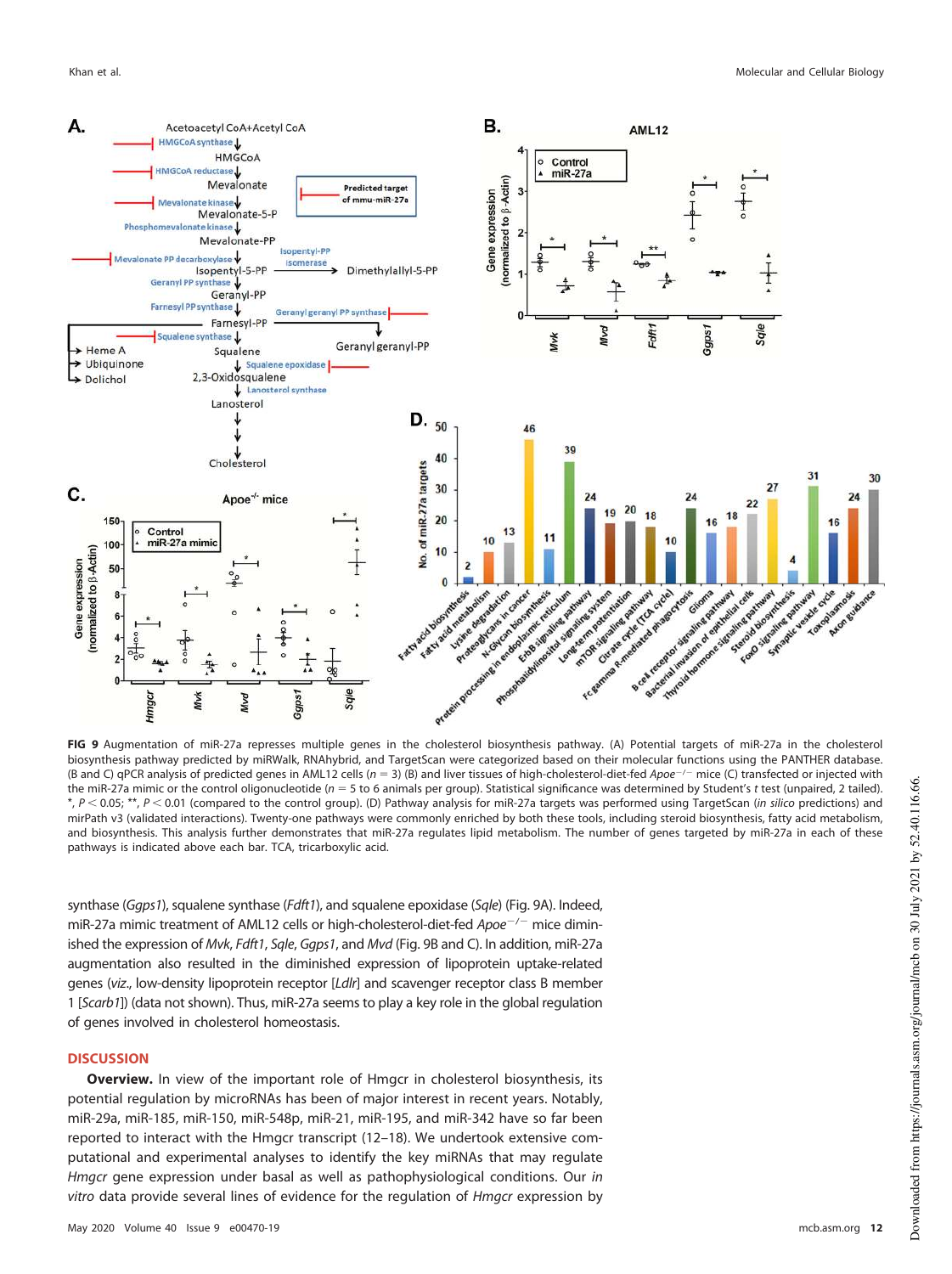miR-27a [\(Fig. 2](#page-4-0) to [4\)](#page-6-0). This is consistent with a previous study demonstrating the repression of exogenous Hmgcr 3'-UTR activity by miR-27a mimics in hepatocytes [\(19\)](#page-19-14). However, the regulation of endogenous Hmgcr protein levels in liver cells and the mechanisms of miR-27a-mediated repression of Hmgcr expression were unknown. We also observed that the miR-27a mimic downregulated the hepatic expression of Hmgcr and plasma lipid levels in a high-cholesterol-diet-fed atherosclerotic mouse model [\(Fig. 8\)](#page-10-0).

**Pathophysiological implications of Hmgcr regulation by miR-27a.** HMGCR is tightly regulated by sterols via transcriptional, posttranscriptional, and posttranslational mechanisms [\(20\)](#page-19-15). In brief, elevated levels of sterols diminish HMGCR expression by inhibiting the sterol regulatory element binding protein 2 (SREBP-2) transcription factor [\(21\)](#page-19-16). The posttranscriptional and posttranslational regulatory systems operate independently of the SREBP pathway and form an important aspect of sterol-mediated HMGCR regulation. Posttranslational regulation is executed by sterol or nonsterol intermediates via an INSIG-dependent ER-associated protein degradation (ERAD) mechanism involving the ubiquitin-proteasomal degradation of HMGCR [\(7\)](#page-19-6). However, the effect of elevated sterols on miRNA-mediated HMGCR regulation is partially understood. In view of the crucial role of sterols in HMGCR regulation, do enhanced cholesterol levels modulate endogenous miR-27a levels? Indeed, cholesterol treatment of AML12 cells enhanced miR-27a levels and diminished Hmgcr protein levels [\(Fig. 6A](#page-8-0) and [C\)](#page-8-0). In order to rule out the possibility that this repression of the Hmgcr protein level is solely because of the INSIG-mediated ERAD mechanism, we performed RIP assays in HuH-7 cells treated with cholesterol. Our Ago2-RIP assays further confirmed the enhanced interaction of miR-27a with HMGCR under conditions of elevated cholesterol levels, suggesting that the posttranscriptional regulation of Hmgcr by miR-27a is an additional mechanism for Hmgcr repression under high-cholesterol conditions [\(Fig. 6G](#page-8-0) and [H\)](#page-8-0). Thus, this study revealed the crucial role of intracellular cholesterol in Hmgcr expression via miR-27a. This is in corroboration with the enhanced miR-27a levels in liver tissues of  $Apoe^{-/-}$  mice fed a high-cholesterol diet compared to  $Apoe^{-/-}$  mice fed with a normal chow diet (data not shown).

Are there other microRNAs that modulate lipid or lipoprotein synthesis/secretion in the circulation? There are limited reports on the regulatory roles of miRNAs in cholesterol homeostasis. miR-122 inhibition in mice results in diminished plasma cholesterol and triglyceride levels, with reduced fatty acid and cholesterol synthesis [\(22\)](#page-19-17). Interestingly, the deletion of miR-122 in mice causes enhanced hepatic lipid, plasma alanine aminotransferase, and alkaline phosphatase levels, with the development of steatohepatitis, fibrosis, and hepatocellular carcinoma (HCC) with age [\(23\)](#page-20-8). Likewise, miR-34 overexpression in mice reduced plasma triglyceride and cholesterol levels but augmented hepatic triglyceride levels, causing hepatosteatosis [\(24\)](#page-20-9). Recent studies indicate that miR-30c lowers plasma cholesterol levels in different mouse models of atherosclerosis, hypercholesterolemia, and metabolic disorders without increasing plasma transaminase levels or causing hepatic steatosis [\(25,](#page-20-10) [26\)](#page-20-11). These studies highlight the potential of miRNAs as therapeutic agents in the treatment of hypercholesterolemia.

For validation of our in vitro findings, we tested the effect of the miR-27a mimic using high-cholesterol-diet-fed Apoe<sup>-/-</sup> mice. An improved lipid-based formulation was employed for the efficient delivery of the miR-27a mimic via tail vein injection to major organs (viz., the liver, heart, and adipose tissues, as confirmed by tissue analysis of miR-27a levels) [\(Fig. 8B\)](#page-10-0). The administration of miR-27a over a period of 11 days induced a significant reduction in the plasma total cholesterol, LDL cholesterol, and triglyceride levels, with a concomitant increase in HDL cholesterol levels [\(Fig. 8F](#page-10-0) to [I\)](#page-10-0).

miR-27a appears to diminish plasma cholesterol levels by reducing the Hmgcr protein level in the liver [\(Fig. 8C](#page-10-0) and [D\)](#page-10-0). The reductions in plasma triglyceride levels are consistent with a previous report wherein miR-27a expression diminished triglyceride levels in mouse hepatocytes mainly by targeting fatty acid synthase (Fas) and stearyl CoA desaturase 1 (Scd1) [\(27\)](#page-20-12). We speculate that the increase in the plasma HDL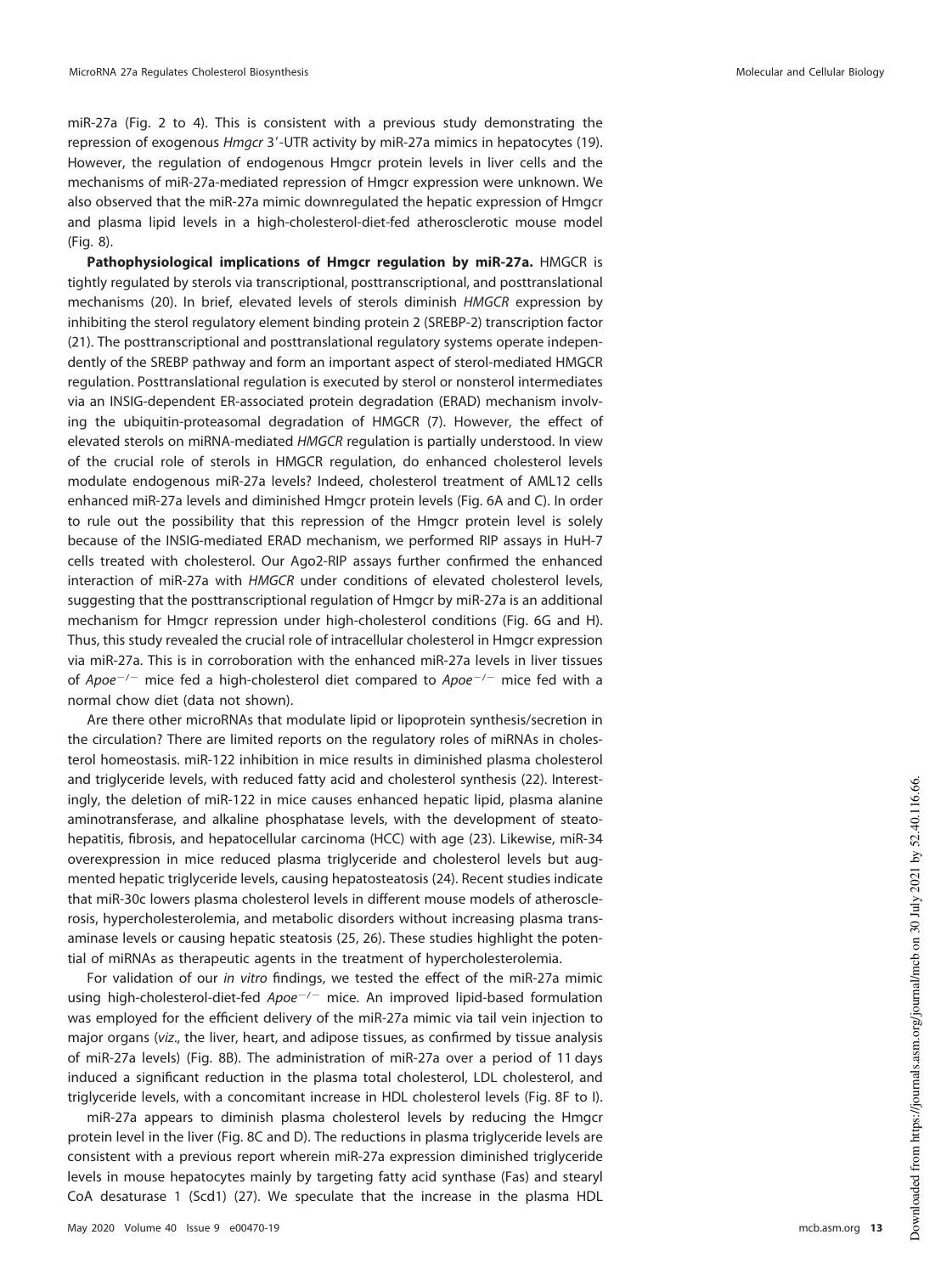cholesterol level might result from the miR-27a-mediated regulation of Scarb1, an HDL cholesterol receptor (data not shown). It is interesting to note that food-derived remnant cholesterol has a modest contribution to the total cholesterol level. Moreover, it was previously reported that remnant lipoproteinemia in  $APOE^{-/-}$  minipigs is not efficient in initiating atherosclerosis but contributes to the atherosclerotic progression of preexisting lesions [\(28\)](#page-20-13). Therefore, the miR-27a mimic may diminish overall plasma total cholesterol levels in high-cholesterol-diet-fed Apoe $^{-/-}$  mice by modulating LDL, HDL, and other cholesterol fractions.

Does miR-27a mimic treatment cause any adverse effects in the diet-induced atherosclerosis mouse model? We did not detect any significant changes in plasma ALT, AST, and CK levels, suggesting that the animals did not suffer any liver or muscle injury [\(Fig. 8J](#page-10-0) to [L\)](#page-10-0). However, additional studies are required to test the long-term effects of the miR-27a mimic to further evaluate its therapeutic potential.

**Molecular mechanisms of Hmgcr regulation by miR-27a.** Generally, miRNAs exert their action by translational inhibition followed by mRNA deadenylation, decapping, and decay [\(29\)](#page-20-14). Our actinomycin D chase experiments showed that the Hmgcr mRNA half-life did not change, whereas the Hmgcr protein level diminished in a timedependent manner [\(Fig. 5\)](#page-7-0). Consistently, the steady-state Hmgcr mRNA level in hepatocytes was not diminished upon miR-27a overexpression [\(Fig. 5\)](#page-7-0). However, Hmgcr mRNA levels were significantly altered at time points exceeding 24 h of transfection in hepatocytes or miR-27a mimic injection in  $Apoe^{-/-}$  mice [\(Fig. 4B](#page-6-0) and [Fig. 9C\)](#page-11-0). These observations are consistent with a previous report that suggests that miRNAs initially reduce target protein levels without affecting mRNA levels but diminish mRNA levels at later time points [\(30\)](#page-20-15). Therefore, we speculate that miR-27a-mediated Hmgcr repression mainly involves translational control followed by mRNA degradation.

In view of the key role of miR-27a in regulating Hmgcr, we sought to unravel how miR-27a might be regulated under basal and pathophysiological conditions. Computational and experimental analyses suggested a crucial role of Egr1 in the activation of miR-27a expression. Egr1, a zinc finger transcription factor belonging to the early growth response gene family, binds to a GC-rich consensus region [\(31\)](#page-20-16) and regulates genes involved in the physiological stress response, cell metabolism, proliferation, and inflammation [\(32\)](#page-20-17). Egr1, predominantly expressed in the liver, targets multiple cholesterol biosynthesis genes [\(11,](#page-19-10) [33\)](#page-20-18). In light of the putative Egr1 binding sites in the proximal miR-27a promoter domain [\(Fig. 7A\)](#page-9-0), we investigated the role of Egr1 in miR-27a expression. Indeed, the overexpression or downregulation of Egr1 resulted in enhanced or diminished miR-27a promoter activity, respectively, in AML12 cells [\(Fig. 7D](#page-9-0) and [E\)](#page-9-0). ChIP assays also confirmed the in vivo interaction of Egr1 with the miR-27a promoter in the context of chromatin [\(Fig. 7F\)](#page-9-0). Furthermore, our results suggest that Egr1 regulates miR-27a expression under elevated cholesterol conditions [\(Fig. 7J\)](#page-9-0).

**Role of miR-27a in global regulation of cholesterol homeostasis.** miR-27a, an intergenic miRNA, is transcribed from the miR-23a–miR-27a–miR-24 cluster located on chromosome 8 in mice. Dysregulation of miR-27a has been associated with several cardiovascular phenotypes, including impaired left ventricular contractility, hypertrophic cardiomyopathy, adipose hypertrophy, and hyperplasia [\(34\)](#page-20-19). miR-27a has been reported to regulate several genes involved in adipogenesis and lipid metabolism, including retinoid X receptor alpha ( $\text{RXR}\alpha$ ); ATP binding cassette transporter (ABCA1), also known as cholesterol efflux regulatory protein; fatty acid synthase (FASN); sterol regulatory element binding proteins (SREBP-1 and -2); peroxisome proliferator-activated receptors (PPAR- $\alpha$  and - $\gamma$ ), apolipoprotein A-1, apolipoprotein B-100, and apolipoprotein E-3 [\(35\)](#page-20-20). In addition, miR-27a has been reported to play a role in the regulation of Ldlr [\(36\)](#page-20-21). Our in vitro and in vivo experiments revealed that miR-27a targets Mvk, Fdft1, Sqle, Ggps1, and Mvd in the cholesterol biosynthesis pathway [\(Fig. 9\)](#page-11-0). Consistent with our findings, administration of the miR-27a mimic in  $Apoe^{-/-}$  mice diminished lipid levels in both plasma and peritoneal macrophages, thereby alleviating atherosclerosis by targeting macrophage-derived lipoprotein lipase (Lpl) [\(37\)](#page-20-22). Of note,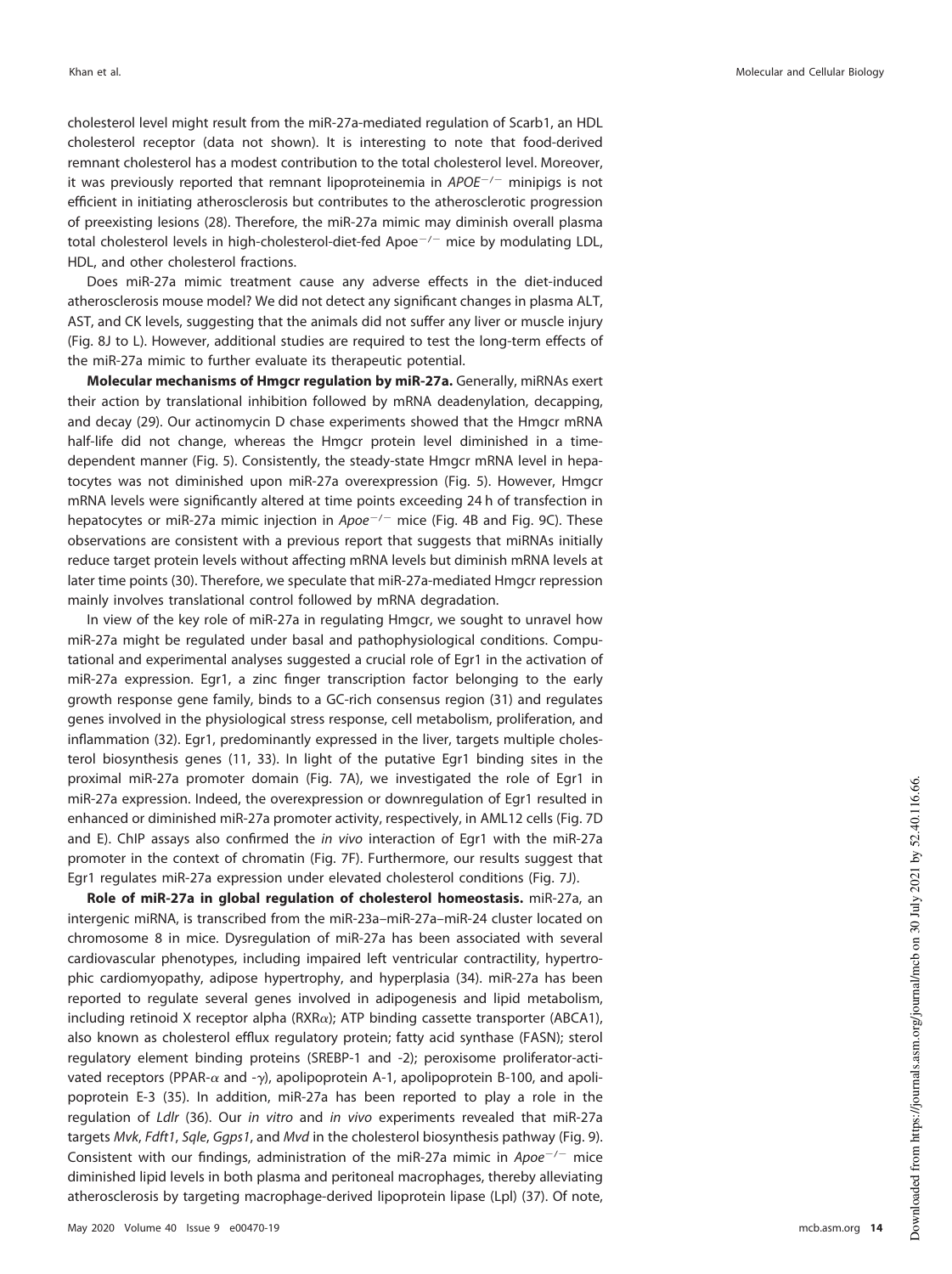HITS-CLIP experiments revealed that miR-27a also targeted microsomal triglyceride transfer protein (Mttp), a crucial chaperone involved in lipoprotein production [\(38\)](#page-20-23). Furthermore, global pathway analysis for miR-27a targets revealed 21 pathways, including steroid biosynthesis, fatty acid metabolism, and biosynthesis [\(Fig. 9D\)](#page-11-0). Thus, miR-27a contributes to the global regulation of cholesterol homeostasis by targeting multiple genes in lipid synthesis, lipoprotein synthesis, and uptake.

**Limitations of the study.** Although our findings indicate that the miR-27a mimic lowers plasma cholesterol levels considerably, there are some challenges that remain unaddressed. First, a less invasive or noninvasive method of delivery (viz., the subcutaneous or oral route) rather than intravenous injections would be desirable for easy administration of the mimic. Second, improved lipid formulations or nanoparticlemediated delivery would considerably reduce the amount of mimic required and eliminate the need for frequent injections. Additionally, further chemical modifications to this mimic may increase target specificity and confer resistance to nuclease activity. Moreover, extensive assessments of the biological and pharmacological effects of the miR-27a mimic in animal models are necessary to evaluate its long-term safety and efficacy as a therapeutic agent.

**Conclusions and perspectives.** This study identified miR-27a as a crucial regulator of the cholesterol biosynthesis pathway. Egr1 modulates miR-27a expression under basal and elevated-cholesterol conditions. miR-27a directly interacts with the 3'-UTR of Hmgcr and represses Hmgcr protein level by translational attenuation followed by mRNA decay. miR-27a augmentation in high-cholesterol-diet-fed  $Apoe^{-/}$  mice diminished plasma lipid and hepatic Hmgcr levels. These findings provide novel insights into the plausible role of miR-27a in the posttranscriptional regulation of Hmgcr, thereby implicating its role in cholesterol homeostasis under pathophysiological conditions.

miRNA therapeutics is an emerging and promising avenue to treat a wide array of human diseases. A fine balance between lipid/lipoprotein synthesis and lipoprotein uptake is essential for cholesterol homeostasis, and dysregulation of one or more pathways could lead to drastic effects. Therefore, miRNAs targeting multiple related pathways may be more efficacious in lowering plasma lipid levels than the conventional approach of targeting individual proteins or pathways. In view of the ability of miR-27a to target several crucial genes in the cholesterol biosynthesis pathway, the miR-27a mimic may emerge as a promising therapeutic intervention to lower plasma cholesterol levels. Thus, our findings and those of other studies provide a strong impetus for further evaluation of miR-27a as a novel lipid-lowering agent.

#### **MATERIALS AND METHODS**

**Comparative genomics analyses.** For rat QTL analysis, data pertaining to elevated lipid/cholesterol QTLs, their respective LOD scores, and all the genes with their respective positions in a particular QTL were mined from the Rat Genome Database [\(Table 1\)](#page-3-0). Each QTL is assigned a "logarithm of odds" (LOD) score, which is a measure of the strength of the evidence for the presence of a QTL at a particular location and its association with a trait. The elevated lipid/cholesterol QTLs in rats were plotted against the respective LOD scores. Comparative genome analysis of the rat genomic regions with mouse and human genomic regions at the *Hmgcr* locus was performed using mVISTA. The mVISTA browser uses the AVID alignment algorithm, which employs global alignment for sequence comparison of the input queries.

**In silico predictions of potential miRNA binding sites in the Hmgcr 3**= **UTR and putative miRNA targets in the cholesterol biosynthesis pathway.** Putative miRNA binding sites in the mouse Hmgcr (Hmgcr) 3'-UTR sequence (NCBI RefSeq accession number NM\_008255.2) were predicted using various bioinformatic algorithms (viz., miRWalk, miRanda, TargetScan, PITA, RNA22, and RNAhybrid [\[Table 3\]](#page-4-1)). Since a large number of miRNAs were predicted by these online tools, we selected only those miRNAs that were predicted by at least five algorithms. Furthermore, differences in hybridization free energy, indicating the stability of the microRNA-mRNA interaction, were determined computationally by two online tools called PITA and RNAhybrid. The lower or more negative ΔΔG value predicted by PITA indicates stronger binding of the microRNA to a given site; as a rule of thumb, sites with ΔΔG values below -10 are likely to be functional and were selected for experimental validation. RNAhybrid calculates the minimum free energy (ΔG) of hybridization between the target mRNA and miRNA. An RNAhybrid ΔG score of less than -20 kcal/mol is a strong indicator of interactions of an miRNA with the target mRNA. In each case, the minimum number of nucleotides in the seed sequence was selected as 6, and no mismatch or G-U wobble base pairing was allowed in the region of the seed sequence. The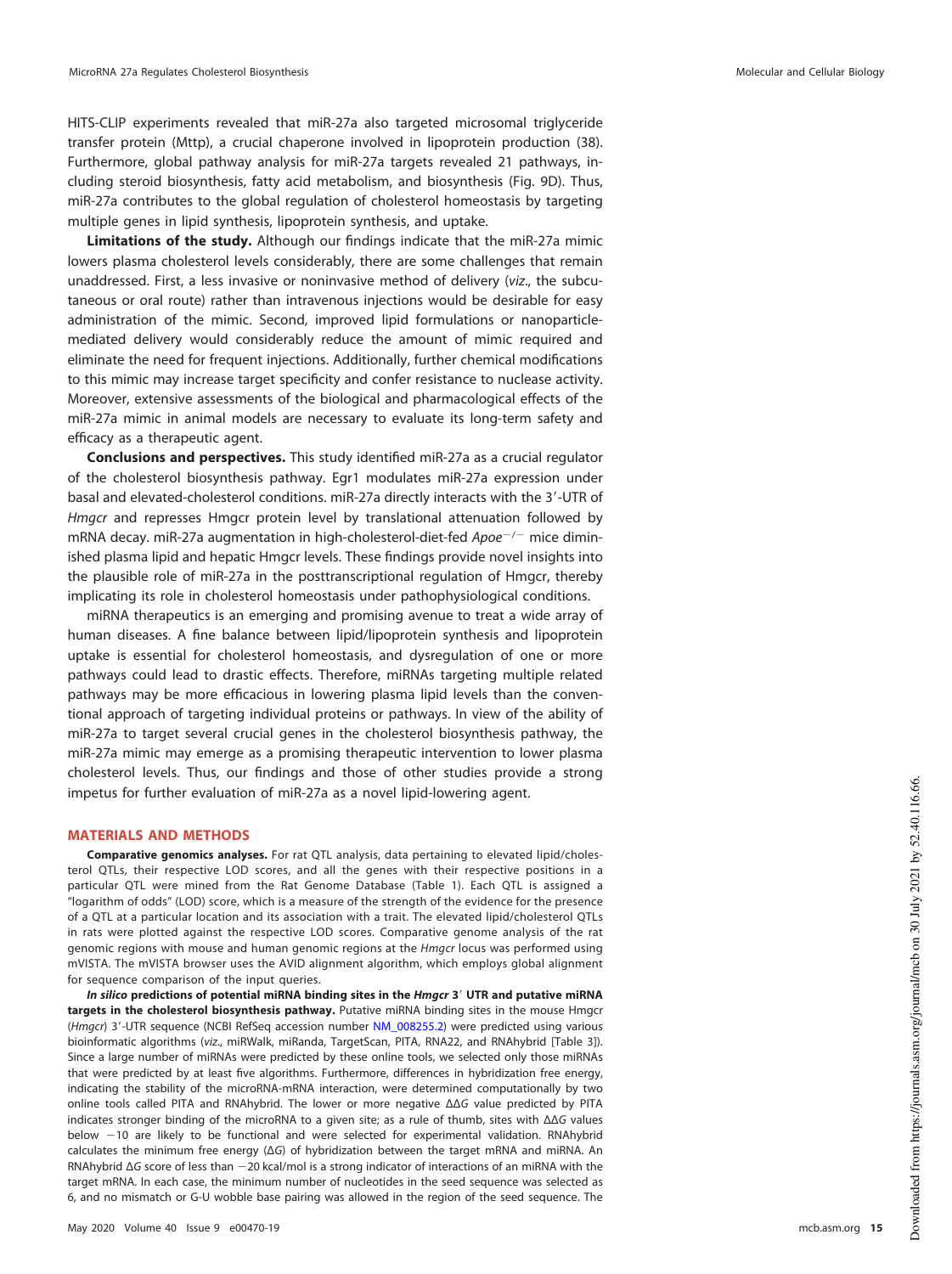lower or more negative ΔG (less than -10) or ΔΔG (less than -20) values predicted by PITA and RNAhybrid, in general, indicate stronger binding of the miRNA to the target gene 3' UTR.

In order to predict miR-27a target genes in the cholesterol biosynthesis pathway, putative miR-27a targets were retrieved from TargetScan and miRWalk [\(Table 3\)](#page-4-1). These targets were grouped by the PANTHER classification system (http://www.pantherdb.org/) based on their molecular functions, and the genes mapping to the cholesterol biosynthesis pathway were selected. In addition, genes involved in the cholesterol biosynthesis pathway having an RNAhybrid  $ΔΔG$  score of less than -20 were also considered putative miR-27a targets.

**Tissue-specific expression of endogenous HMGCR, hsa-miR-27a-3p, hsa-miR-28, and hsa-miR-708 in human tissues.** For correlation analysis, human tissues that showed consistent HMGCR expression across the GTEx, BioGPS, and SAGE [\(Table 3\)](#page-4-1) databases were selected for analysis. The expression of HMGCR across various human tissues was mined from the GTEx portal [\(Table 3\)](#page-4-1). Likewise, tissue-specific hsa-miR-27a-3p expression was obtained from DASHR [\(Table 3\)](#page-4-1). Furthermore, tissues showing hsa-miR-27a-3p expression in the range of 100 to 1,000 RPM were selected since miRNAs expressed in this range were reported to bring about significant target repression [\(10\)](#page-19-9). Only tissues common to the GTEx portal and DASHR were chosen for correlation analysis. The data were normalized to a particular tissue (having the lowest expression level of hsa-miR-27a-3p) and expressed as fold changes. Specifically, the expression data from DASHR and GTEx were normalized to spleen values. Likewise, the tissues that were used for correlation analysis of hsa-miR-27a-3p and HMGCR expression were also analyzed for hsa-miR-28 and hsa-miR-708 expression.

**Pathway analysis for miR-27a targets.** In order to identify pathways that may be targeted by miR-27a, the TargetScan and mirPath v3 tools were employed [\(Table 3\)](#page-4-1). TargetScan relies on an in silico prediction of miRNA targets in a specific pathway, while mirPath v3 employs prediction algorithms and experimentally validated miRNA-gene interactions. Interestingly, 21 pathways that were predicted miR-27a targets were commonly enriched according to both these tools, including steroid biosynthesis, fatty acid metabolism, and biosynthesis.

Generation of *Hmgcr* 3'-UTR-luciferase, mmu-miR-27a promoter-luciferase reporter constructs, and miRNA expression plasmids. To generate the *Hmgcr* 3'-UTR-luciferase construct, the mouse Hmgcr 3'-UTR domain (bp +20359 to +21975 bp) was PCR amplified using Phusion high-fidelity DNA polymerase (Finnzymes), mouse genomic DNA (Jackson Laboratory, Bar Harbor, ME, USA), and gene-specific primers (forward primer [FP], 5'-CGTGCTAGCGGATCCTGACACTGAACTG-3'; reverse primer [RP], 5'-GCGGCCGGCCTTCAATGTTAACTTCCTTTC-3'). The numberings of the nucleotide positions are with respect to the cap site as the  $+1$  position. Underlined nucleotides in the forward and reverse primer sequences are the restriction sites for NheI and FseI, respectively, which were added to enable the cloning of the PCR-amplified 3' UTR into the firefly luciferase-expressing pGL3-promoter reporter vector (Promega). The purified *Hmgcr* 3'-UTR PCR product was cloned between the XbaI and FseI sites of the pGL3-promoter vector because the Nhel-digested PCR product had compatible ends for the Xbaldigested pGL3-promoter reporter vector. The authenticity of the Hmgcr 3'-UTR reporter plasmid was confirmed by DNA sequencing using pGL3-promoter vector sequencing primers (forward primer, 5'-C GTCGCCAGTCAAGTAACAA-3' [bp 1782 to 1801]; and reverse primer, 5'-CCCCCTGAACCTGAAACATA-3' [bp 2118 to 2137]); the resultant plasmid was named the mHmgcr 3' UTR plasmid.

To abrogate the binding of miR-27a, a 3'-UTR deletion construct was generated using site-directed mutagenesis wherein the putative miR-27a binding site was deleted. The 3'-UTR deletion construct for miR-27a was generated by using the wild-type Hmgcr-3'-UTR reporter construct as the template and the following primers: forward primer 5'-CGCGGGCATTGGGTTCTCAATTAAAAATCTCAATGCACT-3' and reverse primer 5'-AGTGCATTGAGATTTTTAATTGAGAACCCAATGCCCGCG-3'. This deletion in the reporter plasmid was confirmed by DNA sequencing, and the resultant construct was named mHmgcr 27a mut 3'UTR.

The mmu-miR-27a promoter–luciferase reporter construct was generated by amplifying the region spanning bp  $-1079$  to  $+26$  of the miR-27a promoter using mouse genomic DNA as described above and primers (forward primer, 5'-CTAGCTAGCAACTTTAACTGGCACGCAGG-3'; reverse primer, 5'-CCGCTCGAG GGCATCAAATCCCATCCC-3'). Underlined nucleotides in the forward and reverse primers are the restriction sites for NheI and XhoI, respectively, which were added to assist in the cloning of the PCR-amplified miR-27a promoter region into the pGL3-basic vector (Promega). The authenticity of the resultant construct (referred to as the miR-27a promoter) was confirmed by DNA sequencing.

To generate a plasmid expressing miR-27a, the sequence of the pre-miRNA was retrieved from the miR-Base/UCSC genome browser, PCR amplified using mouse genomic DNA as the template, and primers (forward primer, 5'-CGCGGATCCTCGCCAAGGATGTCTGTCTT-3'; reverse primer, 5'-CCGCTCGAGGTTTCAG CTCAGTAGGCACG-3'). Underlined nucleotides are the BamHI and XhoI restriction sites that were added to the forward and reverse primers, respectively. The purified PCR-amplified DNA was cloned between the BamHI and XhoI restriction sites in the pcDNA3.1 vector (Invitrogen). The resultant plasmid was named the miR-27a expression plasmid, and the accuracy of the insert was confirmed by DNA sequencing using miRNA-specific primers. Similarly, miR-27b and miR-764 expression plasmids were generated using specific primers (forward primer 5'-CGCGGATCCTGCAGTTTGGAGAACAGAGG-3' and reverse primer 5'-CCGCTCGAGCTTGAGGCAGGCTGGTCT-3', and forward primer 5'-CGCGGATCCCCTTGTGGTATTGTTGG AAGG-3' and reverse primer 5'-CCGCTCGAGTCTTTCCTTTGCTCTACCTTG-3', respectively), harboring BamHI and XhoI restriction sites to enable cloning into the pcDNA3.1 vector (Invitrogen).

**Cell lines, transfections, and reporter assays.** AML12 (alpha mouse liver 12) (a gift from Rakesh K. Tyagi, Jawaharlal Nehru University, New Delhi, India), mouse neuroblastoma N2a, and human hepatocellular carcinoma HuH-7 (obtained from the National Center for Cell Sciences, Pune, India) cells were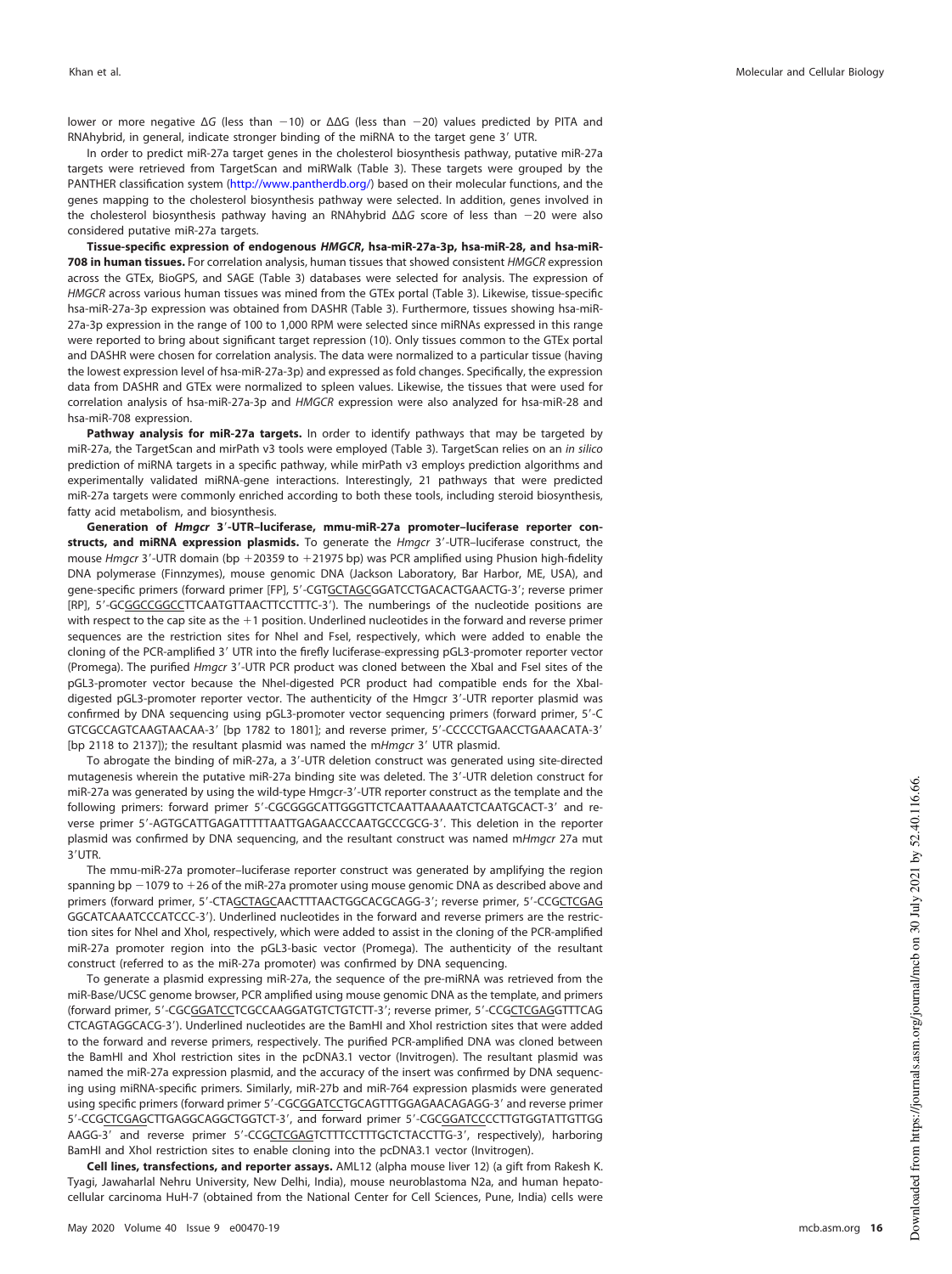cultured in Dulbecco's modified Eagle's medium (DMEM) with high glucose and glutamine (HyClone), supplemented with 10% fetal bovine serum (Invitrogen, USA), penicillin G (100 U/ml), and streptomycin sulfate (100 mg/ml) (Invitrogen), in 25-cm<sup>2</sup> tissue culture flasks (Nest) at 37°C with 5% CO<sub>2</sub>. These cell lines were tested for mycoplasma infection routinely and treated with BM-cyclin (Merck) to eliminate mycoplasma, if detected.

AML12 and HuH-7 cells were grown to 70% confluence in 12-well plates and cotransfected with different doses (125, 250, and 500 ng) of the miR-27a expression plasmid, along with 500 ng/well of the mHmgcr 3'-UTR plasmid by using Lipofectamine 2000 (Invitrogen) according to the manufacturer's instructions. Similarly, the mHmgcr 3'-UTR plasmid or the mHmgcr 27a mut 3'-UTR construct was cotransfected with the miR-27a expression plasmid in a dose-dependent manner. In all these cotransfection experiments, the insert-free vector pcDNA3.1 was used as a balancing plasmid. After 4 h of transfection, the culture medium was changed to fresh complete medium.

In other cotransfection experiments, AML12 cells were transfected with different doses of an Egr1 expression plasmid (obtained from Donna Lee Wong) [\(39\)](#page-20-24) or Egr1 short hairpin RNA (shRNA) expression plasmids (obtained from Weihua Xiao) [\(40\)](#page-20-4), along with 500 ng/well of the miR-27a promoter construct. In order to maintain equal amounts of DNA across transfections, pcDNA3.1 and pU6 were used as balancing plasmids with the Egr1 and Egr1 shRNA expression plasmids, respectively.

In all cotransfection experiments, cells were lysed at 36 h posttransfection, and cell lysates were assayed for luciferase activity. Luciferase assays were carried out as described previously [\(41,](#page-20-25) [42\)](#page-20-26). The total amount of protein per individual well was also estimated in the same cell lysate using Bradford reagent (Bio-Rad). The reporter activities were normalized to the total protein content and expressed as luciferase activity per microgram of protein or a percentage over the control.

**Animals and tissue samples.** All animal-related procedures were approved by the Institutional Animal Ethics Committee of the Indian Institute of Technology Madras, Chennai, India, as well as CSIR-Central Drug Research Institute, Lucknow, India, and performed in accordance with the Guide for the Care and Use of Laboratory Animals, 8th edition, of the U.S. National Institutes of Health [\(43\)](#page-20-27) and ARRIVE (Animals in Research: Reporting *In Vivo* Experiments) guidelines [\(44\)](#page-20-28). Male Apoe<sup>-/-</sup> mice (18 to 20 g and 8 to 10 weeks old) on a C57BL/6 background were obtained from the National Laboratory Animal Centre, CSIR-Central Drug Research Institute, Lucknow, India. The animals were maintained in polypropylene cages under controlled room temperature at 25°C on a 12-h light-dark cycle. The mice were fed a high-cholesterol diet (HCD) containing 0.21%, 20%, 50%, and 21% cholesterol, protein, carbohydrate, and fat (by weight), respectively (Research Diets) for 10 weeks. All mice received water and food ad libitum. After completion of the 10-week diet regimen, the mice were randomly assigned to three groups: HCD-fed mice injected with either saline ( $n = 7$ ), the miRVANA miR-27a mimic (Invitrogen) ( $n = 7$ ), or miRVANA negative-control oligonucleotides (Invitrogen) ( $n = 7$ ).

The miR-27a mimic and negative-control oligonucleotides were synthesized by Invitrogen, complexed with Invivofectamine 3.0 (Invitrogen), and injected into the tail vein at a dose of 5 mg/kg body weight twice over a period of 11 days (with the second injection a week after the first dosing). Invivofectamine 3.0 is a lipid nanoparticle delivery system used for the in vivo delivery of miRNAs or small interfering RNAs (siRNAs) in rodents. Owing to its safety and efficacy, multiple studies have reported the use of Invivofectamine 3.0 for the delivery of miRNA mimics or inhibitors in vivo in mice [\(25,](#page-20-10) [45](#page-20-29)[–](#page-20-30)[47\)](#page-20-31). For the *in vivo* delivery of the miR-27a mimic or control oligonucleotide, 75  $\mu$ l of a 19.2- $\mu$ g/ $\mu$ l solution of the control oligonucleotide or miR-27a mimic was added to an equal volume of complexation buffer. This mixture was then diluted with an equal volume of Invivofectamine 3.0 and vortexed for a few seconds to ensure miR-27a-Invivofectamine complex formation. The complexes were incubated at 50°C for 30 min. These complexes were then diluted appropriately with phosphate-buffered saline (PBS) to attain a final concentration of 0.5 mg/ml. Approximately 200  $\mu$ l of this formulation was injected into Apoe<sup>-/-</sup> mice via the tail vein. The injected mice were still continued on an HCD until they were sacrificed. The body weight of the animals was monitored every alternate day. Four days after the second dosing, the animals were euthanized by CO<sub>2</sub> inhalation followed by cardiac puncture (for blood collection into heparin vials), and the organs were collected in RNAlater (Thermo Fisher) and neutral buffered saline and stored at -80°C for further analyses. Wistar female rats at the age of 6 weeks were obtained from the King Institute of Preventive Medicine (Chennai, India). Liver, kidneys, heart, and skeletal muscle were isolated according to standard procedures.

**Analysis of biochemical parameters in plasma, blood, and tissue samples from miRNA- or control oligonucleotide-treated mice.** Animals were fasted overnight, and plasma was collected by spinning whole blood at 2,000 rpm at 4°C for 20 min to measure total, HDL, and LDL cholesterol levels using commercial kits (Randox) according to the manufacturer's instructions. Plasma alanine aminotransferase (ALT), aspartate aminotransferase (AST), and creatine kinase (CK) levels were also measured using kits (Randox) according to the manufacturer's protocol. For estimating hepatic cholesterol levels, liver tissue ( $\sim$ 20 mg) was homogenized in a solvent containing hexane-isopropanol at a ratio of 3:2. The lipids were then extracted, and tissue total cholesterol was assayed by using an Amplex red cholesterol assay kit (Thermo Fisher) according to the manufacturer's protocol. For fasting blood glucose level measurements, blood was collected via retro-orbital bleed after fasting the animals overnight, and the blood glucose levels were measured using an Accu-Chek active blood glucometer (Roche).

**RNA extraction and real-time PCR.** Total RNA was extracted from cell lines and tissue samples by using TRIzol (Invitrogen) according to the manufacturer's instructions. cDNA synthesis was performed using a high-capacity cDNA reverse transcription kit (Applied Biosystems) and miR-27a-, miR-27b-, or U6-specific stem-loop (SL) [\(Table 4\)](#page-17-0) or random hexamer primers. Quantitative real-time PCR (qPCR) was carried out using the DyNAmo HS-SYBR green qPCR kit (Finnzymes), miR-27a/b primers, and a universal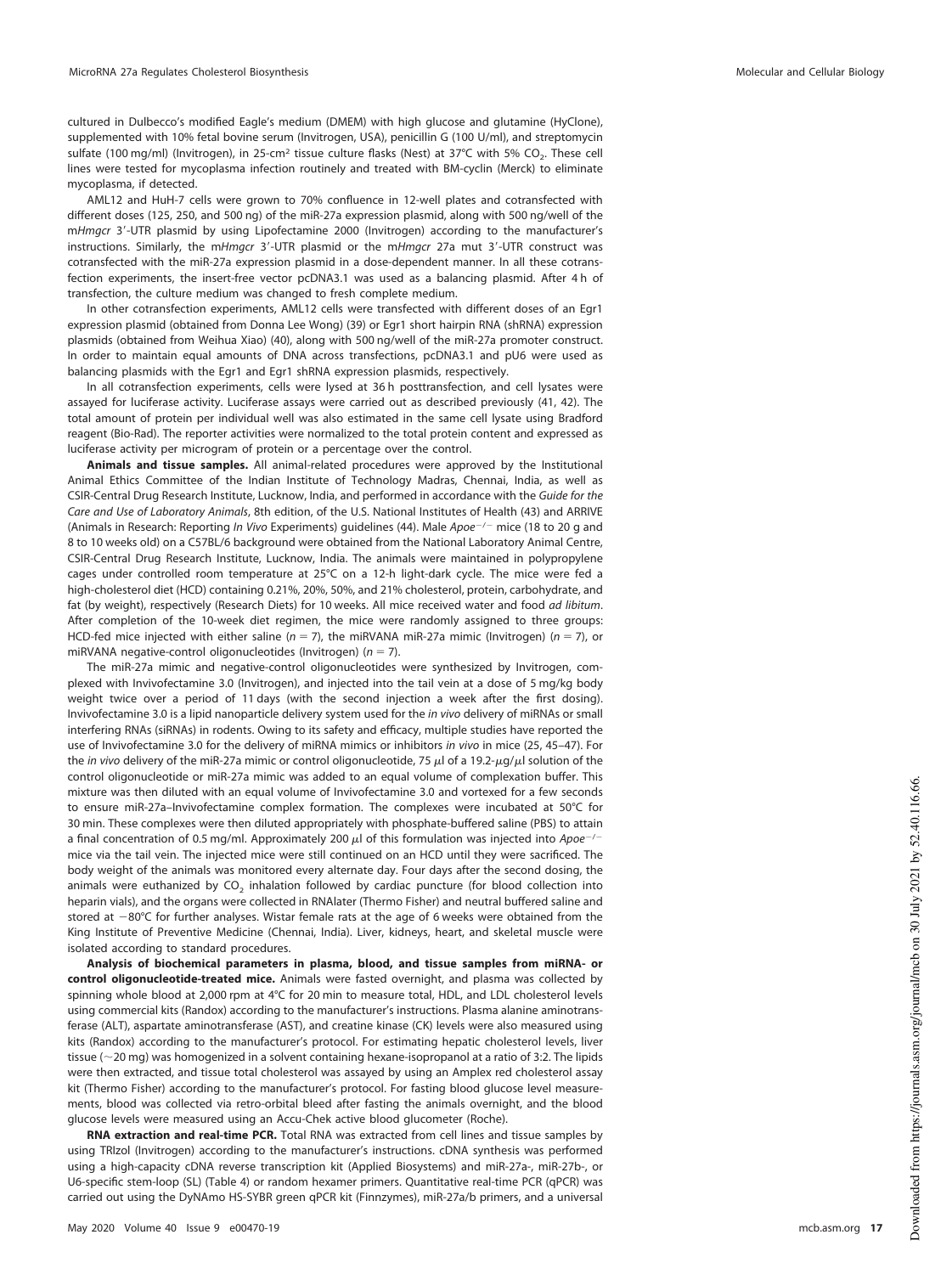| Primer             | Sequence $(5'-3')$                                   |
|--------------------|------------------------------------------------------|
| miR-27a-SL-primer  | GTCGTATCCAGTGCAGGGTCCGAGGTATTCGCACTGGATACGACGCGGAAC  |
| miR-27b-SL-primer  | GTCGTATCCAGTGCAGGGTCCGAGGTATTCGCACTGGATACGACGCAGAAC  |
| U6-SL-primer       | GTCGTATCCAGTGCAGGGTCCGAGGTATTCGCACTGGATACGACTATGGAAC |
| mmu-miR-27-FP      | ACACTTTCACAGTGGCTAA                                  |
| $U6-FP$            | CTGCGCAAGGATGACACGCA                                 |
| Universal RP       | GTGCAGGGTCCGAGGT                                     |
| mHmgcr-FP          | GAGAATGCAGAGAAAGGTG                                  |
| mHmgcr-RP          | GGCGAATAGACACACCAC                                   |
| $m\beta$ -Actin-FP | <b>CTTCTTTGCAGCTCCTTCGTT</b>                         |
| $m\beta$ -Actin-RP | TTCTGACCCATTCCCACCA                                  |
| rHmgcr-FP          | ACCTGCTGCCATAAACTGGAT                                |
| rHmgcr-RP          | ACCACCTTGGCTGGAATGAC                                 |
| $r\beta$ -Actin-FP | <b>GCTGTGCTATGTTGCCCTAG</b>                          |
| $r\beta$ -Actin-RP | CGCTCATTGCCGATAGTG                                   |
| hHmgcr-FP          | TCGGTGGCCTCTAGTGAGAT                                 |
| h <i>Hmgcr-RP</i>  | <b>TGTCCCCACTATGACTTCCC</b>                          |
| mMvk-FP            | GGTGTGGTCGGAACTTCCC                                  |
| $mMvk$ -RP         | CCTTGAGCGGGTTGGAGAC                                  |
| $mFdft1-FP$        | ATGGAGTTCGTCAAGTGTCTAGG                              |
| $mFdft1-RP$        | CGTGCCGTATGTCCCCATC                                  |
| mHmgcs1-FP         | TTGAGGAGTCTGGGAATACAG                                |
| mHmgcs1-RP         | CATATCGTCCATCCCAAGAG                                 |
| mGqps1-FP          | <b>GTCATCTCCAGCAGTTCCTTC</b>                         |
| mGqps1-RP          | <b>TCATCTCGTCCAGCATCTTC</b>                          |
| mScarb1-FP         | CAGGTGCTCAAGAATGTCC                                  |
| mScarb1-RP         | TTTGTCTGAACTCCCTGTAG                                 |
| mMvd-FP            | ATGGCCTCAGAAAAGCCTCAG                                |
| mMvd-RP            | <b>TGGTCGTTTTTAGCTGGTCCT</b>                         |

<span id="page-17-0"></span>**TABLE 4** Primers used for qPCR analyses<sup>a</sup>

aAbbreviations: FP, forward primer; RP, reverse primer; SL, stem-loop.

reverse primer or gene-specific primers [\(Table 4\)](#page-17-0). The same mmu-miR-27 forward primer was also used to probe for miR-27b expression.

In another set of experiments, AML12 cells were transfected with different doses of the miR-27a expression plasmid or 1  $\mu$ g of the miRVANA miR-27a mimic (Invitrogen) and miRVANA negative-control oligonucleotides (Invitrogen) or with 60 nM locked nucleic acid inhibitor of 27a (LNA 27a) and negativecontrol oligonucleotides (Exiqon) using Lipofectamine. The overexpression or downregulation of miR-27a was determined by qPCR analysis.

For cholesterol depletion, AML12 cells (grown in 12-well plates) were treated with increasing doses (0, 1, 2.5, and 5 mM) of the cholesterol-depleting reagent methyl- $\beta$ -cyclodextrin (MCD) (HiMedia) for 15 min. Cholesterol depletion was carried out in serum-free DMEM. Following cholesterol depletion, the medium was changed to fresh serum-free medium, and the cells were incubated for 6 to 9 h at 37°C in a CO $_2$  incubator. In another series of experiments, AML12 cells were treated with exogenous cholesterol (0, 5, 10, and 20  $\mu$ g/ml) in serum-free medium for 6 to 9 h. Next, the cells were processed for RNA isolation followed by qPCR to measure the relative abundances of miR-27a and Hmgcr transcripts. Total miRNAs isolated from the treated and control cells were subjected to cDNA synthesis followed by qPCR analysis probing for miR-27a and U6 RNA using miR-27a- and U6-specific primers. In all the qPCR analyses, the relative abundances of miR-27a and *Hmgcr* were determined by calculating the  $2^{-\Delta\Delta C_T}$ value for each reaction [\(48\)](#page-20-32).

**Filipin staining of hepatocyte cells.** AML12 cells were seeded at 60 to 70% confluence in 12- or 24-well plates overnight at 37°C with 5% CO<sub>2</sub>. The cells were then treated with 20  $\mu$ g/ml of exogenous cholesterol or 5 mM the cholesterol-depleting reagent MCD for 6 h or 15 min, respectively. After MCD treatment, the medium was changed to serum-free medium, and the cells were incubated at 37°C for 6 to 9 h. Following treatment with cholesterol or MCD, the cells were washed with PBS and fixed with 3.6% formaldehyde in PBS for 10 min at room temperature. The fixed cells were washed with PBS and stained with 50  $\mu$ g/ml of filipin III (a fluorescent dye that binds to free cholesterol) in the dark at room temperature for 2 h. Following fixation, the cells were washed with PBS again and imaged using an Olympus U-RFL-T fluorescence microscope.

**mRNA stability assays.** Actinomycin D, an extensively used and highly specific transcriptional inhibitor, was used to determine Hmgcr mRNA stability as described previously [\(49\)](#page-20-33). In this experiment, AML12 cells were transfected with the miR-27a plasmid or pcDNA3.1. After 12 h of transfection, cells were treated with actinomycin D (5 µg/ml) (HiMedia) for different times (0, 6, 12, and 24 h). In both cases (with and without miR-27a overexpression), Hmgcr mRNA decay was monitored by measuring the Hmgcr levels by qPCR. The Hmgcr mRNA half-life was determined by using the formula  $t_{1/2} = -t(\ln_2)/\ln(N_t/N_0)$ , where  $N_t$  is the mRNA remaining at a specific time, t, and  $N_0$  is the mRNA abundance at the beginning of the experiment. Western blot analysis for Hmgcr levels at each time point following actinomycin D treatment was also performed.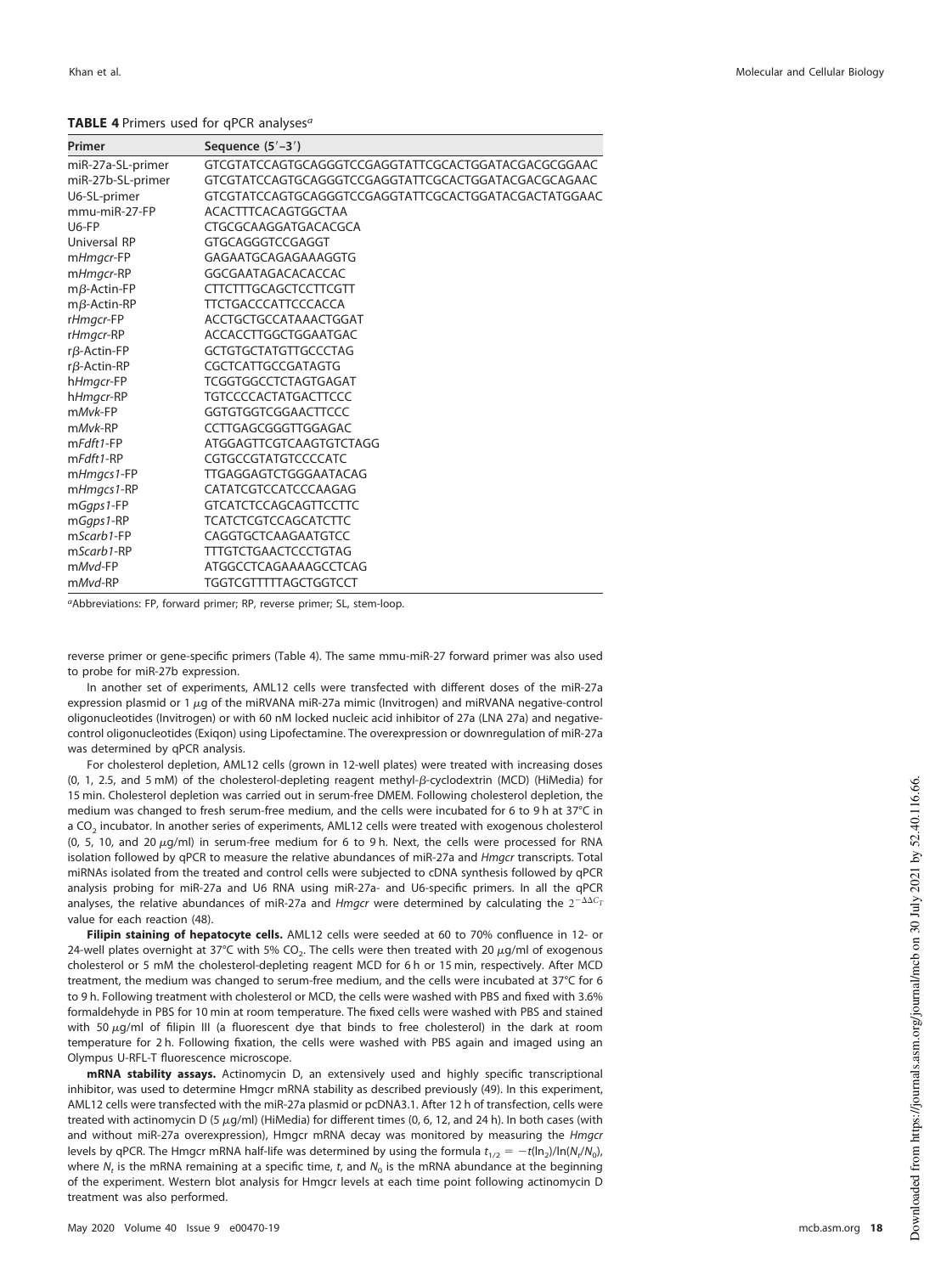**Pulse-chase analysis and immunoprecipitation assays.** Pulse-chase analysis was performed as previously described [\(50\)](#page-20-34). In brief, HuH-7 cells were transfected with either the miR-27a expression plasmid or pcDNA3.1 in 35-mm cell culture dishes. The cells were starved for an hour, followed by labeling with [<sup>35</sup>S]Met (BRIT, Mumbai, India) for 1 h (25  $\mu$ Ci/35-mm dish). The cells were chased for 30, 60, and 120 min, and cell lysates were immunoprecipitated using the HMGCR antibody (catalog number ab174830; Abcam). The immunoprecipitated lysates were resolved by 8% sodium dodecyl sulfatepolyacrylamide gel electrophoresis (SDS-PAGE). The proteins were transferred onto a polyvinylidene difluoride (PVDF) membrane (Pall Life Sciences) and analyzed by autoradiography.

**Ago2-ribonucleoprotein immunoprecipitation assays.** Ago2-ribonucleoprotein immunoprecipitation (RIP) assays were performed as described previously [\(51\)](#page-20-35). HuH-7 cells grown to 60% confluence in 100-mm dishes were transfected with 5  $\mu$ g of the miR-27a plasmid or pcDNA3.1 using Targetfect F2 transfection reagent (Targeting Systems). After 24 h of transfection, cells were lysed in 100  $\mu$ l of ice-cold polysome lysis buffer (5 mM  $MgCl<sub>2</sub>$ , 100 mM KCl, 10 mM HEPES [pH 7.0], and 0.5% Nonidet P-40) with freshly added 1 mM dithiothreitol (DTT) and 100 U/ml recombinant RNase inhibitor (TaKaRa) and supplemented with a protease inhibitor cocktail (Sigma-Aldrich) by tapping every 5 min for 3 s over a period of 15 min on ice. The lysates were then centrifuged at 14,000 rpm at 4°C for 10 min. The supernatant was mixed with 900  $\mu$ l of ice-cold NT2 buffer (50 mM Tris [pH 7.4], 150 mM NaCl, 1 mM MgCl<sup>2</sup> , 0.05% Nonidet P-40) containing freshly added 200 U/ml recombinant RNase inhibitor (TaKaRa), 1 mM DTT, and 15 mM EDTA. The lysates were precleared with Rec protein G-Sepharose 4B beads (Invitrogen). Precleared samples were then immunoprecipitated by incubation overnight at 4°C with either 0.75  $\mu$ g of anti-Ago2 antibody (catalog number ab57113; Abcam) or nonimmune mouse IgG (catalog number I5831; Sigma). On the following day, beads were washed five times with ice-cold NT2 buffer and divided into two fractions: one for RNA isolation to identify miRNA target genes and another for Western blotting to check for successful immunoprecipitation of Ago2. Anti-Ago2 antibody at a dilution of 1:2,500 was used for Western blot analysis. RNA was isolated from the other fraction of the beads by using TRIzol (Invitrogen), followed by purification via NucleoSpin miRNA columns (Macherey-Nagel).

**Western blot analysis.** After transfection, cholesterol treatment, or depletion experiments, AML12 or HuH-7 cells were lysed in radioimmunoprecipitation assay (RIPA) buffer (50 mM Tris-HCl [pH 7.2], 150 mM NaCl, 1% [vol/vol] Triton X-100, 1% [wt/vol] sodium deoxycholate, 1 mM EDTA, and 0.1% [wt/vol] SDS) supplemented with 1 mM phenylmethylsulfonyl fluoride (PMSF) and a protease inhibitor cocktail (Sigma). The cell lysates were sonicated for 10 to 15 s on ice, followed by centrifugation at 14,000 rpm for 15 min at 4°C, and the supernatant was then collected. For tissue protein isolation, the liver tissue samples were washed with PBS and homogenized in 1.0 ml RIPA buffer using a micropestle (Tarsons) in a 1.5-ml microcentrifuge tube. The homogenized samples were sonicated and centrifuged at 14,000 rpm, and the supernatant was stored in aliquots at  $-80^{\circ}$ C until further use. The protein concentrations in the cell lysates or tissues were estimated by a Bradford assay (Bio-Rad). Equal amounts of protein samples ( $\sim$ 30 to 50  $\mu$ g) under each condition were separated in an SDS-PAGE gel and transferred to an activated PVDF membrane (Pall Life Sciences). After blocking with 2 to 5% bovine serum albumin (BSA) or nonfat milk for 1 h at room temperature, the membranes were incubated with a specific primary antibody (for HMGCR [catalog number ab174830; Abcam] at a 1:1,000 dilution,  $\beta$ -actin [catalog number A5441; Sigma] at a 1:7,500 dilution, vinculin [catalog number V9131; Sigma] at a 1:7,500 dilution, or Egr1 [catalog number 4153; CST] at a 1:1,000 dilution) overnight at 4°C. After washing with  $1\times$  Tris-buffered saline–Tween (TBST), the membrane was incubated with horseradish peroxidase (HRP)-conjugated secondary antibody specific for either rabbit (catalog number 170-6515; Bio-Rad) (at a 1:1,500 dilution for HMGCR or Egr1) or mouse (catalog number 115-035-003; Jackson Immunoresearch) (at a 1:5,000 dilution for  $\beta$ -actin) for 1 h. The protein bands were detected using a Clarity Western ECL substrate kit (Bio-Rad), and the signal was captured by using the Chemidoc XRS<sup>+</sup> chemiluminescence detection system (Bio-Rad). Densitometric analysis of Western blots was performed using Image Lab (Bio-Rad) or NIH ImageJ software [\(52\)](#page-20-36). All the Western blot experiments were repeated at least three times, and representative images are shown.

**Chromatin immunoprecipitation assays.** AML12 cells at 60 to 80% confluence were cross-linked using formaldehyde at room temperature for 12 min. Next, chromatin was isolated and sheared by sonication, followed by a preclearing step with Rec protein G-Sepharose 4B beads (Invitrogen). Immunoprecipitation reactions with the precleared samples were carried out by incubation with 5  $\mu$ g each of chromatin immunoprecipitation (ChIP)-grade antibodies, i.e., anti-Egr1 and preimmune anti-rabbit IgG (catalog number I5006; Sigma), overnight at 4°C. The immunoprecipitated samples were captured by Rec protein G-Sepharose 4B beads, eluted, reverse cross-linked, and purified by phenol-chloroform extraction. qPCR was carried out using an equal amount of the purified chromatin as the template to amplify two different DNA regions harboring Egr1 binding sites in the proximal (~500-bp) promoter domain of the miR-27a promoter using two primer pairs [\(Fig. 7A\)](#page-9-0) (P1-FP [5'-TCAAGATAGGCAGGCAAGC-3'] and P1-RP [5'-AGCACAGGGTCAGTTGGAAA-3'], and P2-FP [5'-TTTGTAGGGCTGGGGTAGAG-3'] and P2-RP [5'-CTGATCCACACCCTAGCCC-3']). Results are expressed as fold enrichment over the IgG signal or background.

**Data presentation and statistical analysis.** All transient-transfection experiments were performed at least three times, and results are expressed as means  $\pm$  standard errors of the means (SEM) from triplicates. The Prism 5 program (GraphPad Software, USA) was used to determine the level of statistical significance by Student's t test or one-way analysis of variance (ANOVA) with a Newman-Keuls posttest, as appropriate.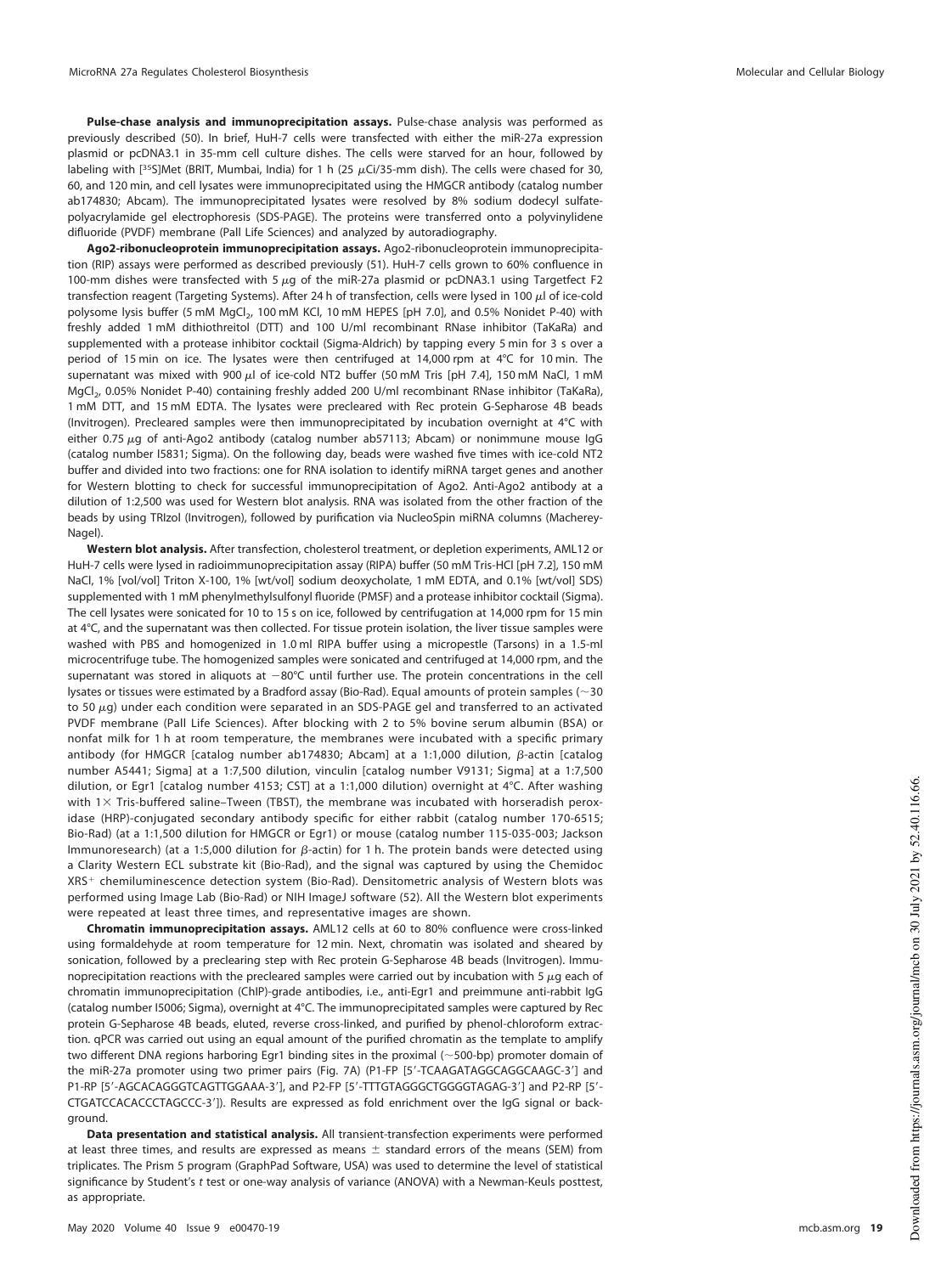## **ACKNOWLEDGMENTS**

This work was supported in part by a grant from the Council of Scientific and Industrial Research (CSIR), Government of India, to N.R.M. [project number 37(1564)/ 12-EMR-II]. This work was also partly supported by an exploratory research project grant from Industrial Consultancy and Sponsored Research, IIT Madras. Research fellowships were received from the Ministry of Human Resource Development (to A.A.K. and V.G.), the Department of Science and Technology (to V.A.), the Indian Council of Medical Research (to S.S.R. and H.A.), and the CSIR (to A.K. and B.N.), Government of India.

We are grateful to Dona Lee Wong (Harvard Medical School, Boston, MA) for providing the Egr1 expression plasmid and to Weihua Xiao (University of Science and Technology of China, Hefei, China) for the Egr1 shRNA plasmid. We also thank Rakesh K. Tyagi, Jawaharlal Nehru University, New Delhi, India, for providing the AML12 cell line and Madhu Dikshit, Translational Health Science and Technology Institute, Faridabad, India, for help at the initial phase of this study. We also thank V. Janani (IIT Madras, India) for her technical support with the manuscript.

We declare that we have no conflict of interest.

#### <span id="page-19-0"></span>**REFERENCES**

- 1. Benjamin EJ, Virani SS, Callaway CW, Chamberlain AM, Chang AR, Cheng S, Chiuve SE, Cushman M, Delling FN, Deo R, de Ferranti SD, Ferguson JF, Fornage M, Gillespie C, Isasi CR, Jimenez MC, Jordan LC, Judd SE, Lackland D, Lichtman JH, Lisabeth L, Liu SM, Longenecker CT, Lutsey PL, Mackey JS, Matchar DB, Matsushita K, Mussolino ME, Nasir K, O'Flaherty M, Palaniappan LP, Pandey A, Pandey DK, Reeves MJ, Ritchey MD, Rodriguez CJ, Roth GA, Rosamond WD, Sampson UKA, Satou GM, Shah SH, Spartano NL, Tirschwell DL, Tsao CW, Voeks JH, Willey JZ, Wilkins JT, Wu JHY, Alger HM, et al. 2018. Heart disease and stroke statistics—2018 update: a report from the American Heart Association. Circulation 137: e67– e492. https://doi.org/10.1161/CIR.0000000000000558.
- <span id="page-19-1"></span>2. Sathiyakumar V, Kapoor K, Jones SR, Banach M, Martin SS, Toth PP. 2018. Novel therapeutic targets for managing dyslipidemia. Trends Pharmacol Sci 39:733-747. https://doi.org/10.1016/j.tips.2018.06.001.
- <span id="page-19-2"></span>3. Athyros VG, Doumas M, Imprialos KP, Stavropoulos K, Georgianou E, Katsimardou A, Karagiannis A. 2018. Diabetes and lipid metabolism. Hormones (Athens) 17:61–67. https://doi.org/10.1007/s42000-018-0014-8.
- <span id="page-19-3"></span>4. Palacio Rojas M, Prieto C, Bermúdez V, Garicano C, Núñez Nava T, Martínez MS, Salazar J, Rojas E, Pérez A, Marca Vicuña P, González Martínez N, Maldonado Parra S, Hoedebecke K, D'Addosio R, Cano C, Rojas J. 2017. Dyslipidemia: genetics, lipoprotein lipase and HindIII polymorphism. F1000Res 6:2073. https://doi.org/10.12688/f1000research.12938.2.
- <span id="page-19-4"></span>5. Geelen MJH, Gibson DM, Rodwell VW. 1986. Hydroxymethylglutaryl-CoA reductase—the rate-limiting enzyme of cholesterol biosynthesis. A report of a meeting held at Nijenrode Castle, Breukelen, The Netherlands, August 24, 1985. FEBS Lett 201:183–186. https://doi.org/10.1016/0014 -5793(86)80604-4.
- <span id="page-19-5"></span>6. Stone NJ, Robinson JG, Lichtenstein AH, Merz CNB, Blum CB, Eckel RH, Goldberg AC, Gordon D, Levy D, Lloyd-Jones DM, McBride P, Schwartz JS, Shero ST, Smith SC, Jr, Watson K, Wilson PWF, American College of Cardiology/American Heart Association Task Force on Practice Guidelines. 2014. 2013 ACC/AHA guideline on the treatment of blood cholesterol to reduce atherosclerotic cardiovascular risk in adults: a report of the American College of Cardiology/American Heart Association Task Force on Practice Guidelines. J Am Coll Cardiol 63:2889 –2934. https:// doi.org/10.1016/j.jacc.2013.11.002.
- <span id="page-19-7"></span><span id="page-19-6"></span>7. DeBose-Boyd RA. 2008. Feedback regulation of cholesterol synthesis: sterol-accelerated ubiquitination and degradation of HMG CoA reductase. Cell Res 18:609 – 621. https://doi.org/10.1038/cr.2008.61.
- <span id="page-19-8"></span>8. Nemecz M, Alexandru N, Tanko G, Georgescu A. 2016. Role of microRNA in endothelial dysfunction and hypertension. Curr Hypertens Rep 18:87. https://doi.org/10.1007/s11906-016-0696-8.
- 9. Condorelli G, Latronico MVG, Cavarretta E. 2014. MicroRNAs in cardiovascular diseases: current knowledge and the road ahead. J Am Coll Cardiol 63:2177–2187. https://doi.org/10.1016/j.jacc.2014.01.050.
- <span id="page-19-9"></span>10. Mullokandov G, Baccarini A, Ruzo A, Jayaprakash AD, Tung N, Israelow B, Evans MJ, Sachidanandam R, Brown BD. 2012. High-throughput assessment of microRNA activity and function using microRNA sensor and

decoy libraries. Nat Methods 9:840 – 846. https://doi.org/10.1038/nmeth .2078.

- <span id="page-19-10"></span>11. Gokey NG, Lopez-Anido C, Gillian-Daniel AL, Svaren J. 2011. Early growth response 1 (Egr1) regulates cholesterol biosynthetic gene expression. J Biol Chem 286:29501–29510. https://doi.org/10.1074/jbc.M111.263509.
- <span id="page-19-11"></span>12. Yang M, Liu W, Pellicane C, Sahyoun C, Joseph BK, Gallo-Ebert C, Donigan M, Pandya D, Giordano C, Bata A, Nickels JT, Jr. 2014. Identification of miR-185 as a regulator of de novo cholesterol biosynthesis and low density lipoprotein uptake. J Lipid Res 55:226 –238. https://doi.org/ 10.1194/jlr.M041335.
- 13. Ramírez CM, Rotllan N, Vlassov AV, Dávalos A, Li M, Goedeke L, Aranda JF, Cirera-Salinas D, Araldi E, Salerno A, Wanschel A, Zavadil J, Castrillo A, Kim J, Suárez Y, Fernández-Hernando C. 2013. Control of cholesterol metabolism and plasma high-density lipoprotein levels by microRNA-144. Circ Res 112:1592–1601. https://doi.org/10.1161/CIRCRESAHA.112.300626.
- 14. Kurtz CL, Fannin EE, Toth CL, Pearson DS, Vickers KC, Sethupathy P. 2015. Inhibition of miR-29 has a significant lipid-lowering benefit through suppression of lipogenic programs in liver. Sci Rep 5:12911. https://doi .org/10.1038/srep12911.
- 15. Jia YM, Ling MF, Zhang LC, Jiang SX, Sha YS, Zhao RQ. 2016. Downregulation of miR-150 expression by DNA hypermethylation is associated with high 2-hydroxy-(4-methylthio)butanoic acid-induced hepatic cholesterol accumulation in nursery piglets. J Agric Food Chem 64: 7530 –7539. https://doi.org/10.1021/acs.jafc.6b03615.
- <span id="page-19-12"></span>16. Zhou L, Hussain MM. 2017. Human microRNA-548p decreases hepatic apolipoprotein B secretion and lipid synthesis. Arterioscler Thromb Vasc Biol 37:786 –793. https://doi.org/10.1161/ATVBAHA.117.309247.
- 17. Sun C, Huang F, Liu X, Xiao X, Yang M, Hu G, Liu H, Liao L. 2015. miR-21 regulates triglyceride and cholesterol metabolism in non-alcoholic fatty liver disease by targeting HMGCR. Int J Mol Med 35:847– 853. https:// doi.org/10.3892/ijmm.2015.2076.
- <span id="page-19-13"></span>18. Singh R, Yadav V, Kumar S, Saini N. 2015. MicroRNA-195 inhibits proliferation, invasion and metastasis in breast cancer cells by targeting FASN, HMGCR, ACACA and CYP27B1. Sci Rep 5:17454. https://doi.org/10.1038/ srep17454.
- <span id="page-19-14"></span>19. Selitsky SR, Dinh TA, Toth CL, Kurtz CL, Honda M, Struck BR, Kaneko S, Vickers KC, Lemon SM, Sethupathy P. 2015. Transcriptomic analysis of chronic hepatitis B and C and liver cancer reveals microRNA-mediated control of cholesterol synthesis programs. mBio 6:e01500-15. https://doi .org/10.1128/mBio.01500-15.
- <span id="page-19-16"></span><span id="page-19-15"></span>20. Brown MS, Goldstein JL. 2009. Cholesterol feedback: from Schoenheimer's bottle to Scap's MELADL. J Lipid Res 50:S15–S27. https://doi .org/10.1194/jlr.R800054-JLR200.
- 21. Brown AJ, Sun L, Feramisco JD, Brown MS, Goldstein JL. 2002. Cholesterol addition to ER membranes alters conformation of SCAP, the SREBP escort protein that regulates cholesterol metabolism. Mol Cell 10: 237–245. https://doi.org/10.1016/s1097-2765(02)00591-9.
- <span id="page-19-17"></span>22. Esau C, Davis S, Murray SF, Yu XX, Pandey SK, Pear M, Watts L, Booten SL,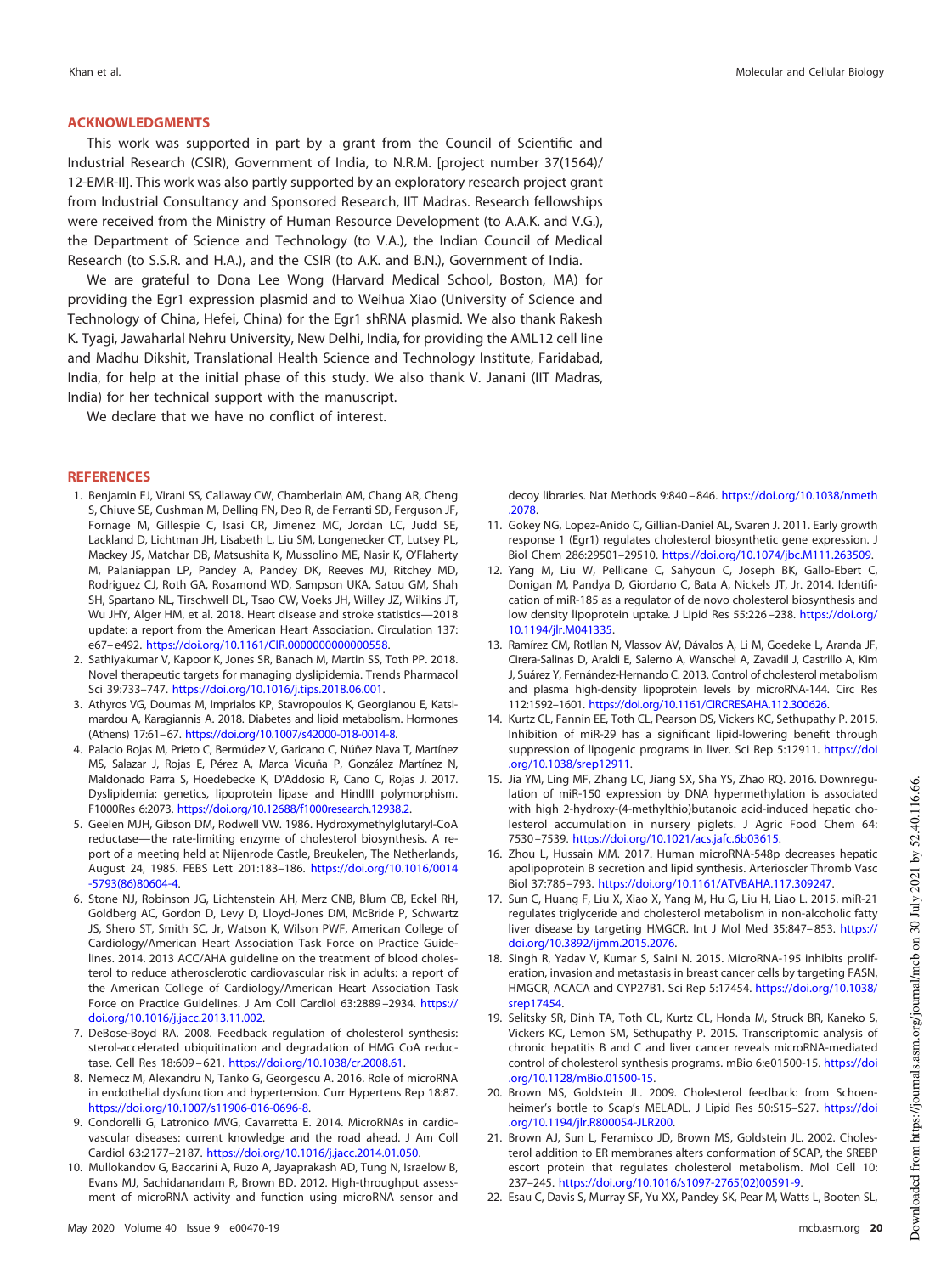Graham M, McKay R, Subramaniam A, Propp S, Lollo BA, Freier S, Bennett CF, Bhanot S, Monia BP. 2006. miR-122 regulation of lipid metabolism revealed by in vivo antisense targeting. Cell Metab 3:87–98. https://doi .org/10.1016/j.cmet.2006.01.005.

- <span id="page-20-8"></span>23. Tsai WC, Hsu SD, Hsu CS, Lai TC, Chen SJ, Shen R, Huang Y, Chen HC, Lee CH, Tsai TF, Hsu MT, Wu JC, Huang HD, Shiao MS, Hsiao M, Tsou AP. 2012. MicroRNA-122 plays a critical role in liver homeostasis and hepatocarcinogenesis. J Clin Invest 122:2884 –2897. https://doi.org/10.1172/JCI63455.
- <span id="page-20-9"></span>24. Xu Y, Zalzala M, Xu J, Li Y, Yin L, Zhang Y. 2015. miR-34a-HNF4 $\alpha$  pathway regulates lipid and lipoprotein metabolism. Nat Commun 6:7466. https:// doi.org/10.1038/ncomms8466.
- <span id="page-20-10"></span>25. Irani S, Iqbal J, Antoni WJ, Ijaz L, Hussain MM. 2018. MicroRNA-30c reduces plasma cholesterol in homozygous familial hypercholesterolemic and type 2 diabetic mouse models. J Lipid Res 59:144 –154. https://doi.org/10.1194/jlr.M081299.
- <span id="page-20-11"></span>26. Irani S, Pan X, Peck BC, Iqbal J, Sethupathy P, Hussain MM. 2016. MicroRNA-30c mimic mitigates hypercholesterolemia and atherosclerosis in mice. J Biol Chem 291:18397-18409. https://doi.org/10.1074/jbc .M116.728451.
- <span id="page-20-12"></span>27. Zhang MY, Sun WL, Zhou MH, Tang Y. 2017. MicroRNA-27a regulates hepatic lipid metabolism and alleviates NAFLD via repressing FAS and SCD1. Sci Rep 7:14493. https://doi.org/10.1038/s41598-017-15141-x.
- <span id="page-20-13"></span>28. Shim J, Poulsen CB, Hagensen MK, Larsen T, Heegaard PMH, Christoffersen C, Bolund L, Schmidt M, Liu Y, Li J, Li R, Callesen H, Bentzon JF, Sorensen CB. 2017. Apolipoprotein E deficiency increases remnant lipoproteins and accelerates progressive atherosclerosis, but not xanthoma formation, in gene-modified minipigs. JACC Basic Transl Sci 2:591– 600. https://doi.org/10.1016/j.jacbts.2017.06.004.
- <span id="page-20-14"></span>29. Nishimura T, Fabian MR. 2016. Scanning for a unified model for translational repression by microRNAs. EMBO J 35:1158 –1159. https://doi .org/10.15252/embj.201694324.
- <span id="page-20-15"></span>30. Selbach M, Schwanhausser B, Thierfelder N, Fang Z, Khanin R, Rajewsky N. 2008. Widespread changes in protein synthesis induced by microR-NAs. Nature 455:58 – 63. https://doi.org/10.1038/nature07228.
- <span id="page-20-16"></span>31. Christy B, Nathans D. 1989. DNA binding site of the growth factorinducible protein Zif268. Proc Natl Acad Sci U S A 86:8737-8741. https:// doi.org/10.1073/pnas.86.22.8737.
- <span id="page-20-17"></span>32. Fu M, Zhu X, Zhang J, Liang J, Lin Y, Zhao L, Ehrengruber MU, Chen YE. 2003. Egr-1 target genes in human endothelial cells identified by microarray analysis. Gene 315:33– 41. https://doi.org/10.1016/s0378-1119 (03)00730-3.
- <span id="page-20-18"></span>33. Mohn KL, Laz TM, Melby AE, Taub R. 1990. Immediate-early geneexpression differs between regenerating liver, insulin-stimulated H-35 cells, and mitogen-stimulated Balb/C 3t3 cells. Liver-specific inductionpatterns of gene-33, phosphoenolpyruvate carboxykinase, and the jun, fos, and egr families. J Biol Chem 265:21914 –21921.
- <span id="page-20-19"></span>34. Devaux Y, Vausort M, McCann GP, Kelly D, Collignon O, Ng LL, Wagner DR, Squire IB. 2013. A panel of 4 microRNAs facilitates the prediction of left ventricular contractility after acute myocardial infarction. PLoS One 8:e70644. https://doi.org/10.1371/journal.pone.0070644.
- <span id="page-20-21"></span><span id="page-20-20"></span>35. Yang Z, Cappello T, Wang L. 2015. Emerging role of microRNAs in lipid metabolism. Acta Pharm Sin B 5:145–150. https://doi.org/10.1016/j.apsb .2015.01.002.
- 36. Alvarez ML, Khosroheidari M, Eddy E, Done SC. 2015. MicroRNA-27a decreases the level and efficiency of the LDL receptor and contributes to the dysregulation of cholesterol homeostasis. Atherosclerosis 242: 595– 604. https://doi.org/10.1016/j.atherosclerosis.2015.08.023.
- <span id="page-20-22"></span>37. Xie W, Li L, Zhang M, Cheng HP, Gong D, Lv YC, Yao F, He PP, Ouyang XP, Lan G, Liu D, Zhao ZW, Tan YL, Zheng XL, Yin WD, Tang CK. 2016. MicroRNA-27 prevents atherosclerosis by suppressing lipoprotein lipaseinduced lipid accumulation and inflammatory response in apolipoprotein E knockout mice. PLoS One 11:e0157085. https://doi.org/10.1371/ journal.pone.0157085.
- <span id="page-20-23"></span>38. Schug J, McKenna LB, Walton G, Hand N, Mukherjee S, Essuman K, Shi ZJ, Gao Y, Markley K, Nakagawa M, Kameswaran V, Vourekas A, Friedman JR, Kaestner KH, Greenbaum LE. 2013. Dynamic recruitment of microRNAs to their mRNA targets in the regenerating liver. BMC Genomics 14:264. https://doi.org/10.1186/1471-2164-14-264.
- <span id="page-20-24"></span><span id="page-20-4"></span>39. Gupta MP, Gupta M, Zak R, Sukhatme VP. 1991. Egr-1, a serum-inducible zinc finger protein, regulates transcription of the rat cardiac alphamyosin heavy chain gene. J Biol Chem 266:12813–12816.
- 40. Friedman RC, Farh KK, Burge CB, Bartel DP. 2009. Most mammalian mRNAs are conserved targets of microRNAs. Genome Res 19:92–105. https://doi.org/10.1101/gr.082701.108.
- <span id="page-20-25"></span>41. Mahapatra NR, Mahata M, Ghosh S, Gayen JR, O'Connor DT, Mahata SK. 2006. Molecular basis of neuroendocrine cell type-specific expression of the chromogranin B gene: crucial role of the transcription factors CREB, AP-2, Egr-1 and Sp1. J Neurochem 99:119 –133. https://doi.org/10.1111/ j.1471-4159.2006.04128.x.
- <span id="page-20-26"></span>42. Mahapatra NR, Mahata M, O'Connor DT, Mahata SK. 2003. Secretin activation of chromogranin A gene transcription. Identification of the signaling pathways in cis and in trans. J Biol Chem 278:19986 –19994. https://doi.org/10.1074/jbc.M207983200.
- <span id="page-20-28"></span><span id="page-20-27"></span>43. National Research Council. 2011. Guide for the care and use of laboratory animals, 8th ed. National Academies Press, Washington, DC.
- 44. Kilkenny C, Browne WJ, Cuthill IC, Emerson M, Altman DG. 2010. Improving bioscience research reporting: the ARRIVE guidelines for reporting animal research. PLoS Biol 8:e1000412. https://doi.org/10.1371/journal .pbio.1000412.
- <span id="page-20-29"></span>45. Lesizza P, Prosdocimo G, Martinelli V, Sinagra G, Zacchigna S, Giacca M. 2017. Single-dose intracardiac injection of pro-regenerative microRNAs improves cardiac function after myocardial infarction. Circ Res 120: 1298 –1304. https://doi.org/10.1161/CIRCRESAHA.116.309589.
- <span id="page-20-30"></span>46. Schlosser K, Taha M, Stewart DJ. 2018. Systematic assessment of strategies for lung-targeted delivery of microRNA mimics. Theranostics 8:1213–1226. https://doi.org/10.7150/thno.22912.
- <span id="page-20-31"></span>47. Ahmad N, Kushwaha P, Karvande A, Tripathi AK, Kothari P, Adhikary S, Khedgikar V, Mishra VK, Trivedi R. 2019. MicroRNA-672-5p identified during weaning reverses osteopenia and sarcopenia in ovariectomized mice. Mol Ther Nucleic Acids 14:536 –549. https://doi.org/10.1016/j.omtn .2019.01.002.
- <span id="page-20-32"></span>48. Livak KJ, Schmittgen TD. 2001. Analysis of relative gene expression data using real-time quantitative PCR and the 2(-Delta Delta C(T)) method. Methods 25:402– 408. https://doi.org/10.1006/meth.2001.1262.
- <span id="page-20-33"></span>49. Dolken L, Ruzsics Z, Radle B, Friedel CC, Zimmer R, Mages J, Hoffmann R, Dickinson P, Forster T, Ghazal P, Koszinowski UH. 2008. High-resolution gene expression profiling for simultaneous kinetic parameter analysis of RNA synthesis and decay. RNA 14:1959 –1972. https://doi.org/10.1261/ rna.1136108.
- <span id="page-20-34"></span>50. Matassa DS, Amoroso MR, Agliarulo I, Maddalena F, Sisinni L, Paladino S, Romano S, Romano MF, Sagar V, Loreni F, Landriscina M, Esposito F. 2013. Translational control in the stress adaptive response of cancer cells: a novel role for the heat shock protein TRAP1. Cell Death Dis 4:e851. https://doi.org/10.1038/cddis.2013.379.
- <span id="page-20-35"></span>51. Tan LP, Seinen E, Duns G, de Jong D, Sibon OC, Poppema S, Kroesen BJ, Kok K, van den Berg A. 2009. A high throughput experimental approach to identify miRNA targets in human cells. Nucleic Acids Res 37:e137. https://doi.org/10.1093/nar/gkp715.
- <span id="page-20-36"></span>52. Schneider CA, Rasband WS, Eliceiri KW. 2012. NIH Image to ImageJ: 25 years of image analysis. Nat Methods 9:671-675. https://doi.org/10 .1038/nmeth.2089.
- <span id="page-20-0"></span>53. Nigam R, Laulederkind SJ, Hayman GT, Smith JR, Wang SJ, Lowry TF, Petri V, De Pons J, Tutaj M, Liu W, Jayaraman P, Munzenmaier DH, Worthey EA, Dwinell MR, Shimoyama M, Jacob HJ. 2013. Rat Genome Database: a unique resource for rat, human, and mouse quantitative trait locus data. Physiol Genomics 45:809 – 816. https://doi.org/10.1152/physiolgenomics .00065.2013.
- <span id="page-20-1"></span>54. Mayor C, Brudno M, Schwartz JR, Poliakov A, Rubin EM, Frazer KA, Pachter LS, Dubchak I. 2000. VISTA: visualizing global DNA sequence alignments of arbitrary length. Bioinformatics 16:1046 –1047. https://doi .org/10.1093/bioinformatics/16.11.1046.
- <span id="page-20-2"></span>55. Dweep H, Sticht C, Pandey P, Gretz N. 2011. miRWalk-database: prediction of possible miRNA binding sites by "walking" the genes of three genomes. J Biomed Inform 44:839 – 847. https://doi.org/10.1016/j.jbi .2011.05.002.
- <span id="page-20-5"></span><span id="page-20-3"></span>56. John B, Enright AJ, Aravin A, Tuschl T, Sander C, Marks DS. 2004. Human microRNA targets. PLoS Biol 2:e363. https://doi.org/10.1371/journal.pbio .0020363.
- <span id="page-20-6"></span>57. Kertesz M, Iovino N, Unnerstall U, Gaul U, Segal E. 2007. The role of site accessibility in microRNA target recognition. Nat Genet 39:1278 –1284. https://doi.org/10.1038/ng2135.
- 58. Miranda KC, Huynh T, Tay Y, Ang YS, Tam WL, Thomson AM, Lim B, Rigoutsos I. 2006. A pattern-based method for the identification of microRNA binding sites and their corresponding heteroduplexes. Cell 126:1203–1217. https://doi.org/10.1016/j.cell.2006.07.031.
- <span id="page-20-7"></span>59. Kruger J, Rehmsmeier M. 2006. RNAhybrid: microRNA target prediction easy, fast and flexible. Nucleic Acids Res 34:W451–W454. https://doi.org/ 10.1093/nar/gkl243.